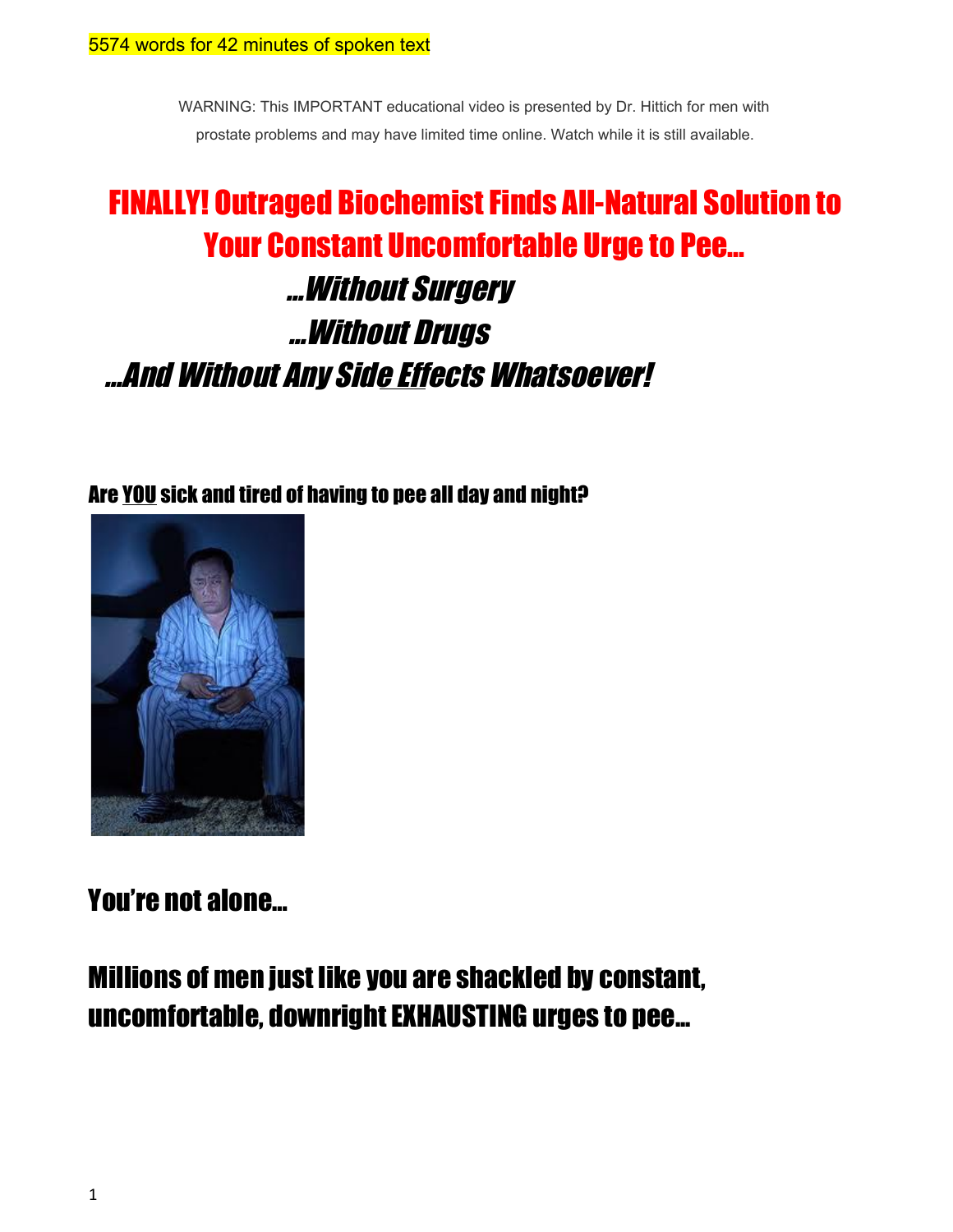

# If you're not informed with the RIGHT thing to do, your prostate problems could eventually TAKE OVER your life…

With urges so severe, they're incredibly painful…

You don't dare go anywhere or do anything without making sure a toilet is closeby…

You can't work… you can't sleep… you can't even have sex anymore!

## That's because the urinary problems from an enlarged prostate also causes problems with your penis…

You know… The part of your soul, as a man, that defines you…

Tell me… Have YOU gone soft and limp?

Is sex with your lady totally non-existent at this point?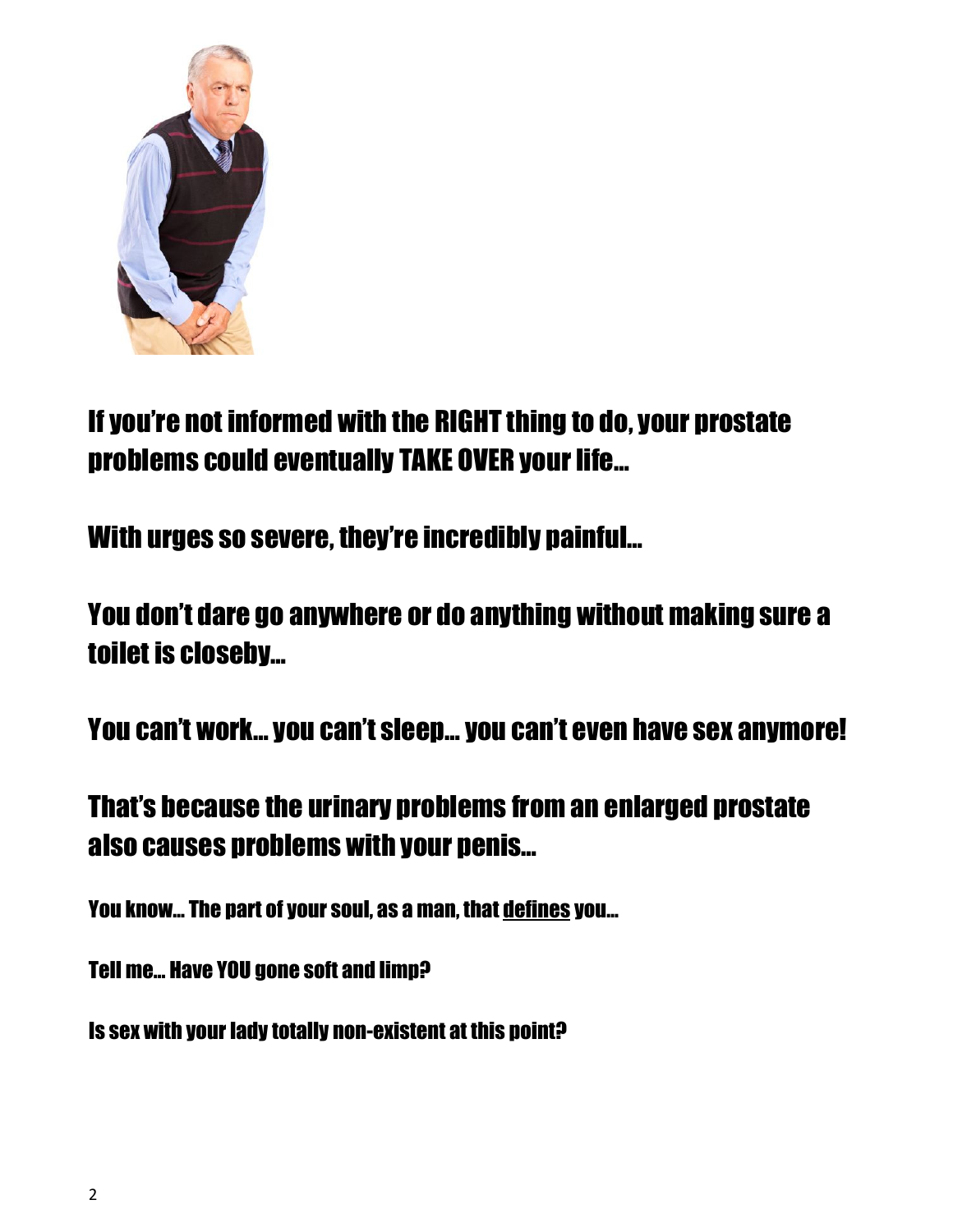

If YOU are experiencing even just ONE of these symptoms…

Then please, WATCH THIS presentation to the very end...

Especially if you've tried prostate medications that make you feel even worse with major side effects…

Like more erection problems and "man boobs" that change who you are and what you LOOK like…



You're about to discover the  $#1$  prostate SECRET from

It's the ONLY natural medicine that attacks your prostate problems from 6 different angles…

For a TRUE full-spectrum solution...

PROVEN on thousands of men to keep your prostate normal and healthy…

So YOU can get back to living as a MAN with PRIDE…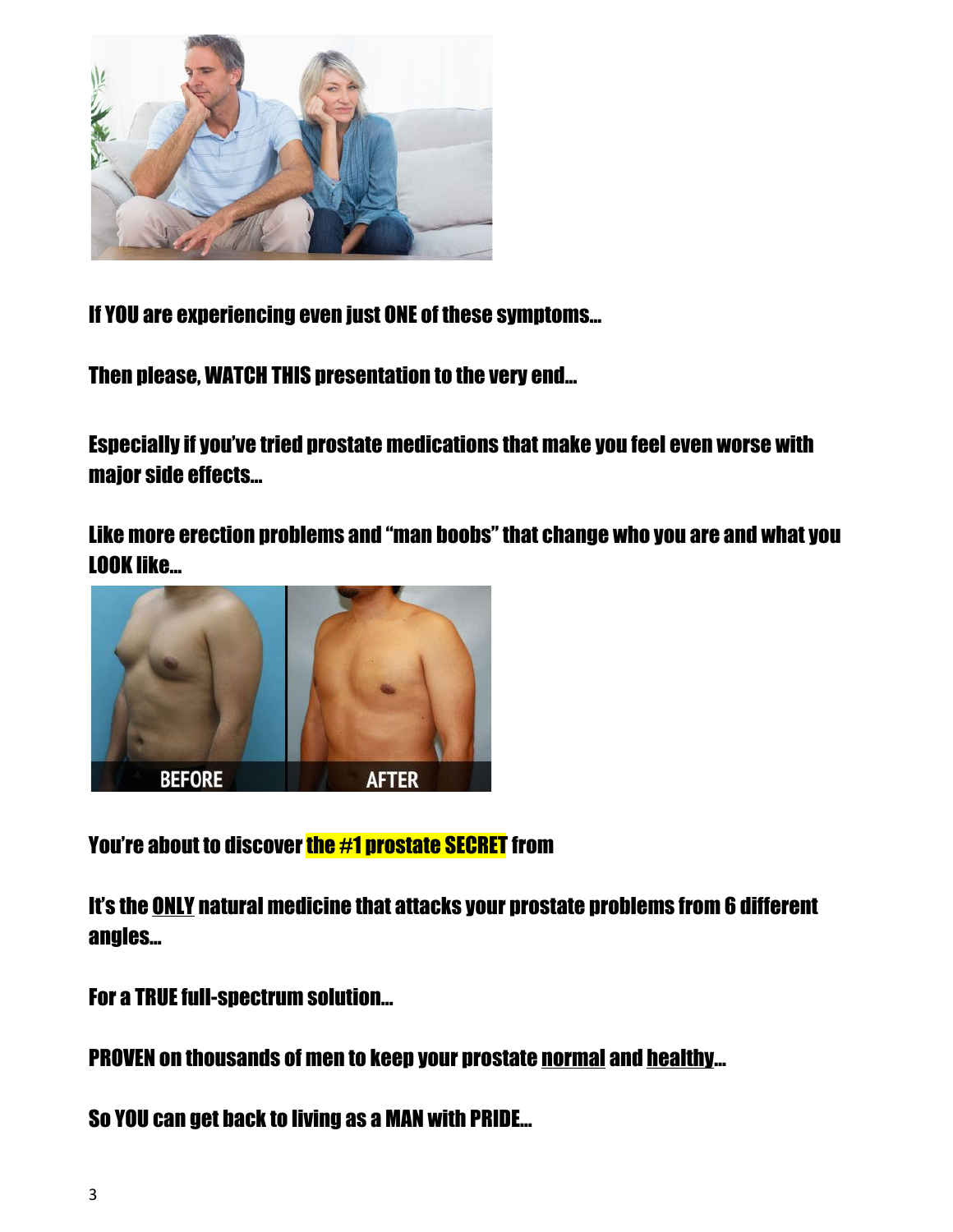

Instead of spending hours and hours peeing all day and night!

Hi, I'm Dr. Reinhard Hittich... and for over a decade I was a biochemist in the Big Pharma industry…

But the longer I was there, the more *disgusted* I became...

Especially with how this industry treated health problems using the "disease-for-profit" model…

Selling Chemical Bombs to people who just want their health back.... But more on that in a minute...

Now, and for the past almost 25 years, I've been helping people OVERCOME some of the toughest health conditions in the healthiest way...



**With the** intelligence of nature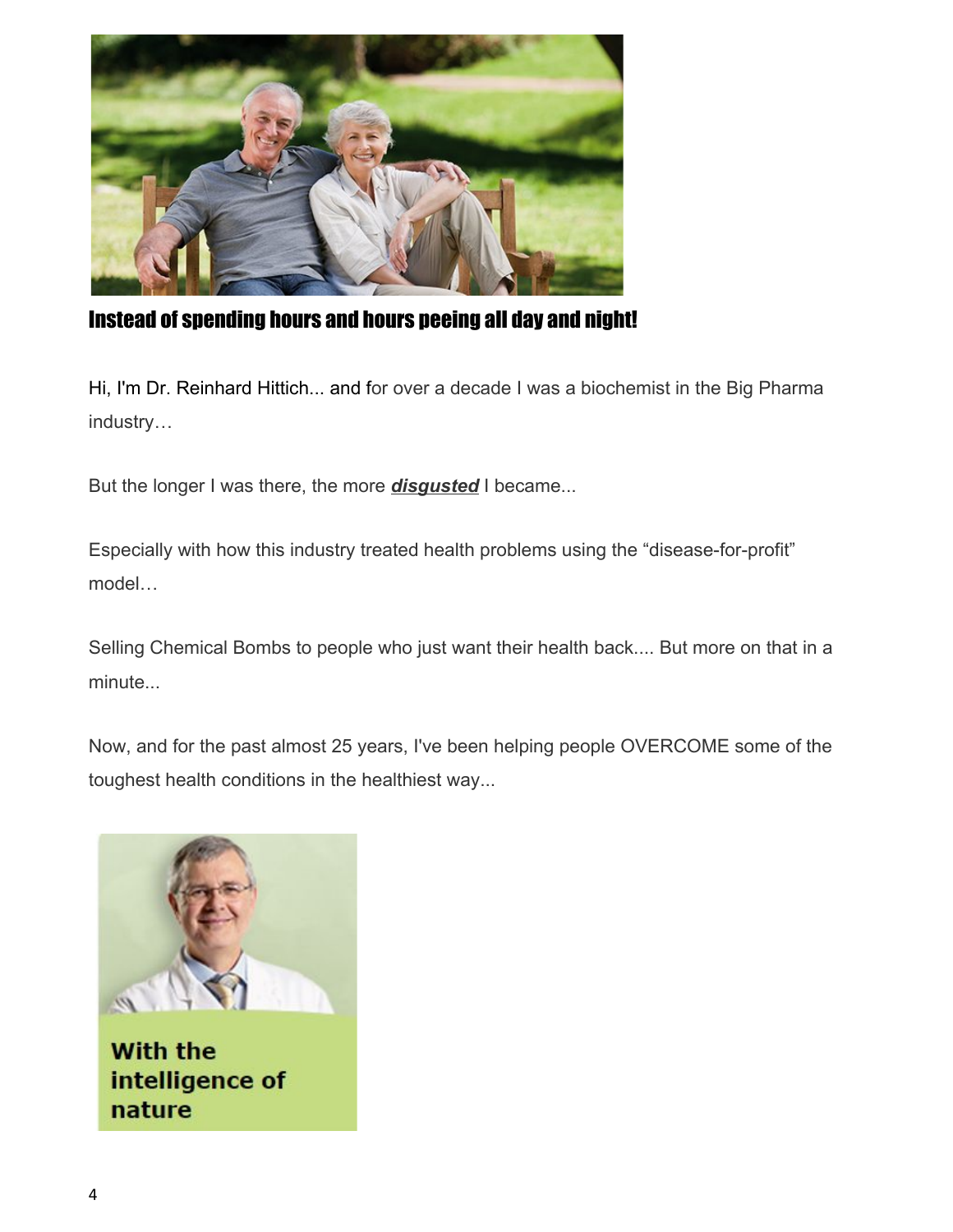So BELIEVE ME... I know what I'm talking about.

As your prostate enlarges, and it will for the MAJORITY of men as they age...



The constant pressure will cause you to have more and more trouble with the simple act of peeing…

Eventually your prostate will totally squeeze what will feel like a **painfully full bladder**…



Even men as young as 50 can find themselves running to the toilet every 15 minutes!!

And with all the urinary problems, comes **sexual problems…**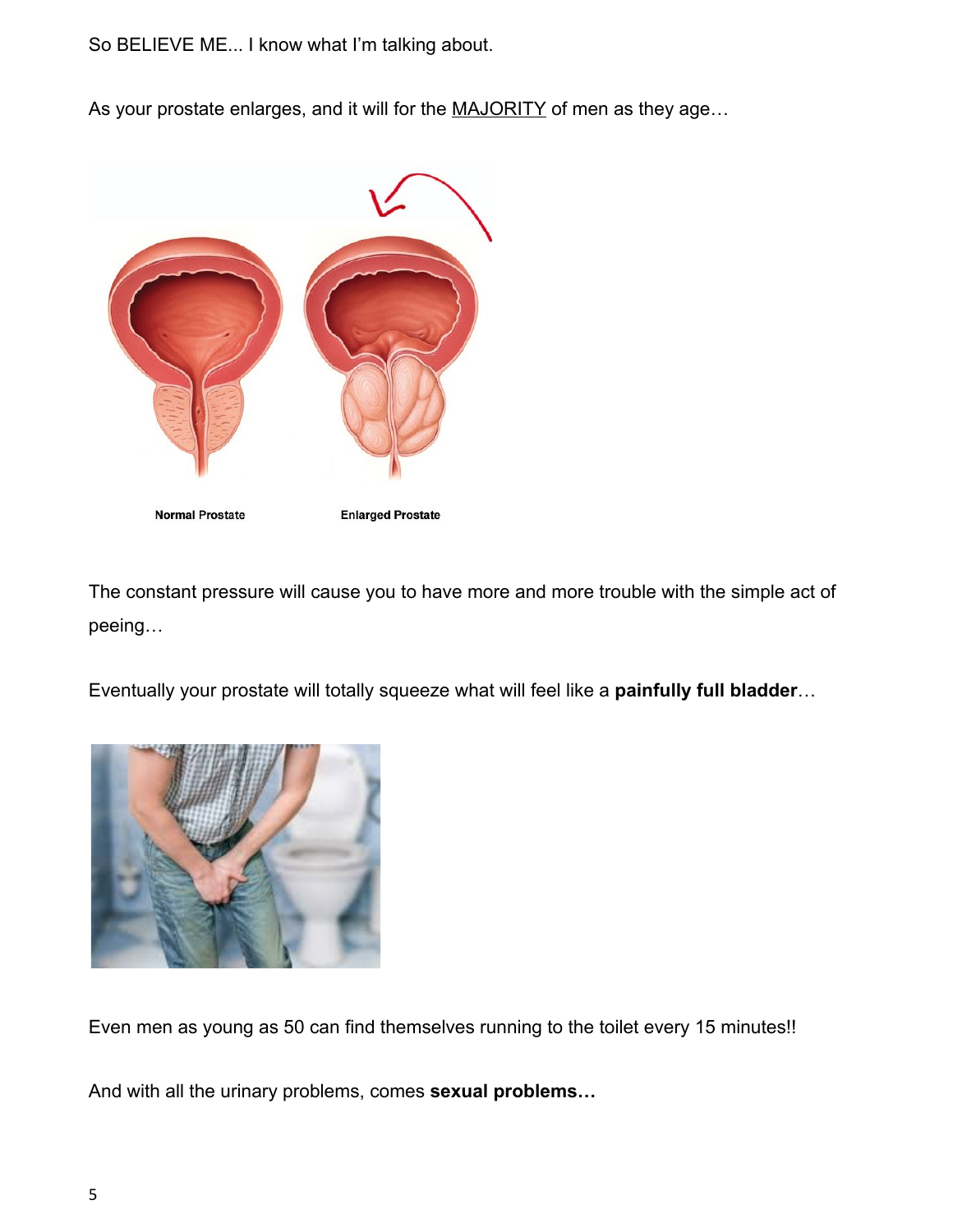You can lose your ability to get an erection…

And eventually all desire for sex…

If any of these symptoms sound familiar, or you want to avoid all this pain and suffering…

LISTEN closely and take lots of notes…

You are about to discover the #1 BEST and ONLY way to **get rid of ALL symptoms** *naturally***…**

### **Without side effects...**

Even if you are suffering from the most severe stages of benign prostatic hyperplasia, or BPH, the medical term for enlarged prostate...

You see, most men don't realize that the ODDS are against you as you age…

In your 40's, there's a 25% chance that your prostate will grow and start pressing against your bladder...

By age 50, about half of all men will be suffering *every day* from urinary and sexual problems caused by enlarged prostate......

And by age 80, that number jumps to 75%...

However… The information in this presentation can **SAVE YOU** from decades of unnecessary problems with enlarged prostate…

And give you LASTING RELIEF if you are already suffering…

So please, **WATCH THIS** entire presentation while it's still online…

You're about to get a full education on everything prostate…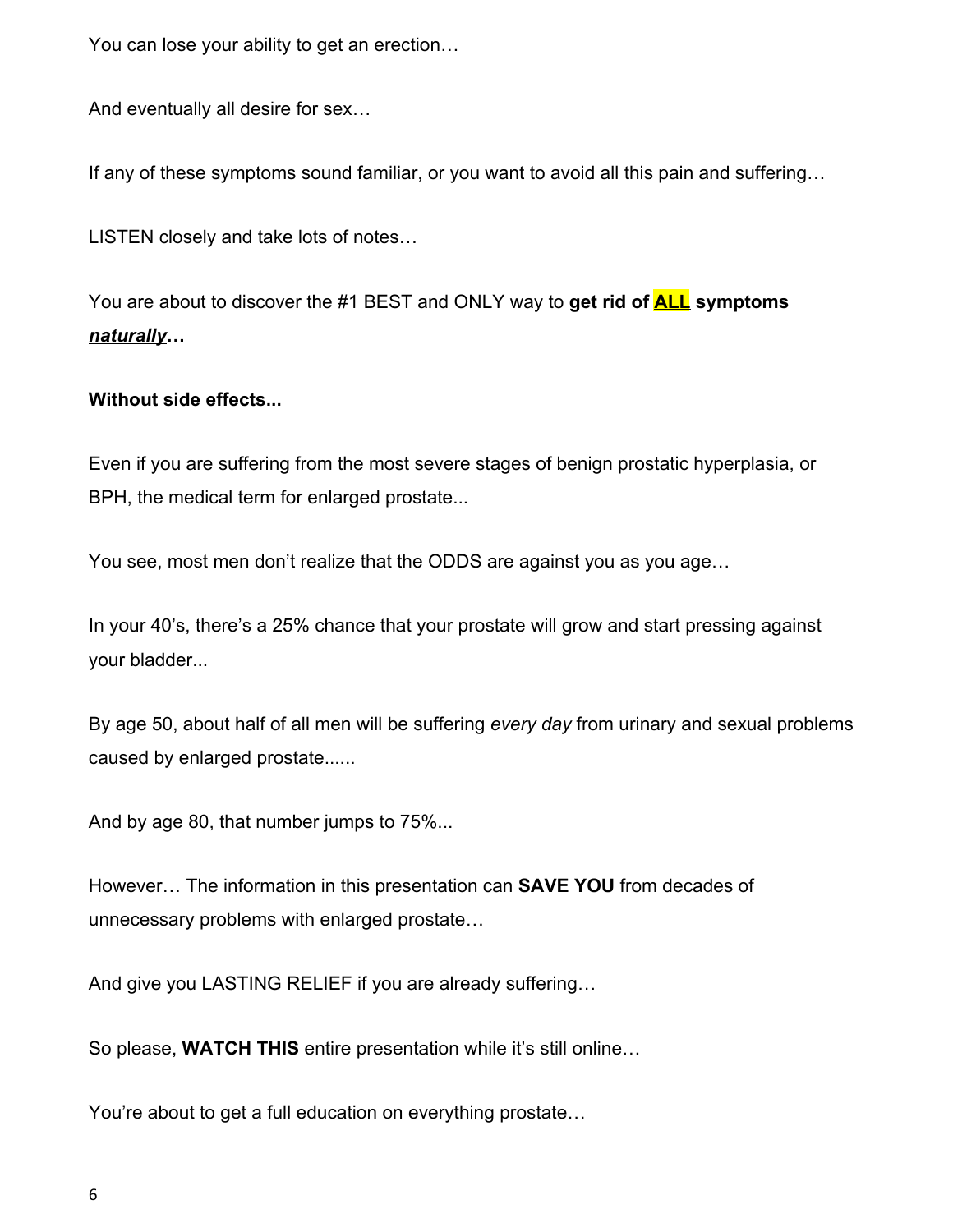Why your prostate starts to grow abnormally in the first place…

How the symptoms change as the condition advances…

And why the medications will *never* give you **RELIEF** and in fact, cause even more problems...

Finally you'll learn the only **TRULY** effective way to *avoid* and *reverse* enlarged prostate problems *forever...*

With *COMPLETE* **FREEDOM** from *all* symptoms...

Including protection against prostate cancer...

### Giving you **TOTAL PROSTATE HEALTH**

Like Stefan, who's just like the typical man with enlarged prostate…

He used to "dribble" all day…

He would often have a strong smell of urine in his pants….

He knew it but couldn't do anything about it….

He peed his bed 3 times in one month, as if he was a child again...

Several times during the day he'd have to hold his penis as he RAN to the toilet...

For years he was plagued with urges so strong they hurt...

And soreness and tingling sensations during and after urination*...*

One day he saw blood in his urine...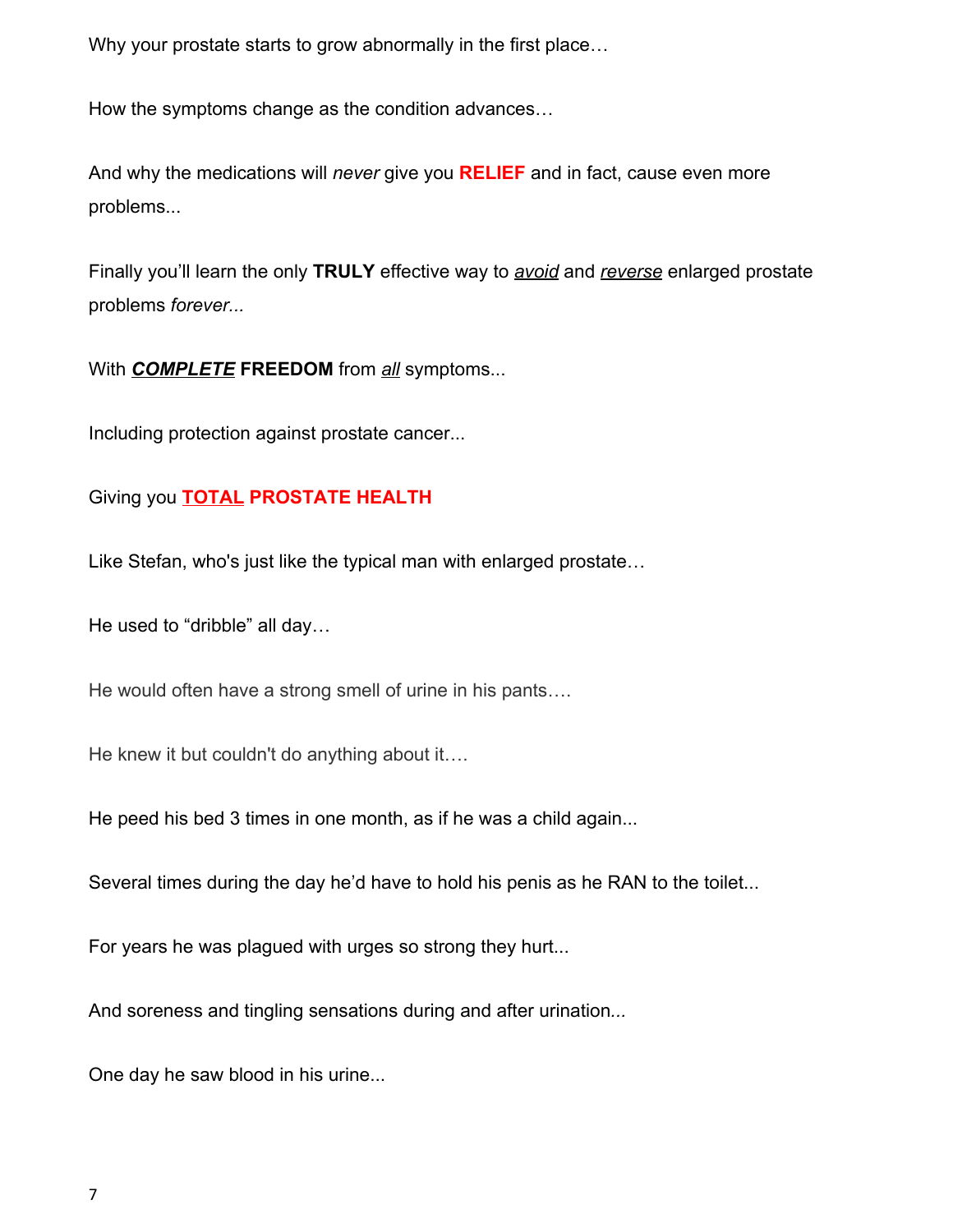And since then he's been complaining of severe erection problems...

Until finally he admitted sex was impossible... and he'd lost all desire.

His wife said she understood but his marriage just wasn't the same...

It all started when he was 48, with symptoms he simply didn't understand…

But he was afraid to see his doctor for **fear** he'd have to go through some big medical ordeal...

Before he learned he had an enlarged prostate, he had the slightest **weak stream** of urine, but figured it would go back to normal...

Soon he had difficulty just *starting* to pee…

And felt **burning** when he finally did go...

It wasn't long before he felt a sense of *never* **fully emptying** his bladder…

And **constant leaking** of urine...

He would wake from a deep sleep several times a night to rush to the bathroom with what *felt* like a full bladder...

And then stand there for 20 minutes laboring to pee…

Yet no results...

As he pushed, his **painfully full bladde**r felt like a knife stabbing him through the back...

And then finally... a very small, sputtering stream would give great relief...

And to his dismay, 15 minutes later it would start all over again.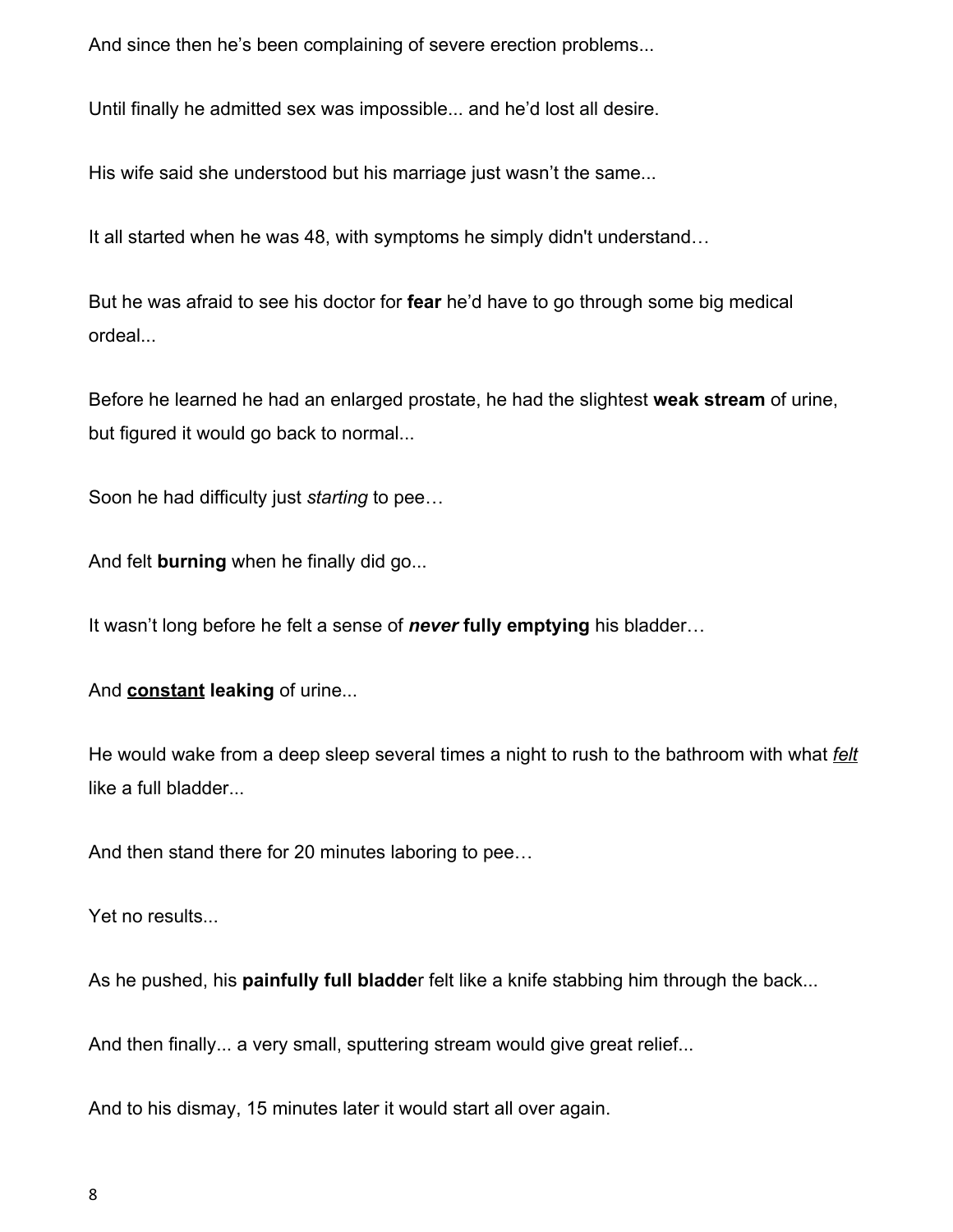He was becoming more and more depressed, short tempered and fatigued...

He had to stop going many places because he couldn't be on long car or train rides…

Or sit comfortably in any social setting...

But it was his  $60<sup>th</sup>$  birthday party when he peed his pants in front of everyone as he blew out the candles…

That his HUMILIATION became too much to bear…

And his social life came to a screeching halt...

It was just too hard and embarrassing to be with anyone... to go anywhere...

By then his prostate was HUGE!

It had all but encroached on his bladder and sex organs…

He felt *severe* urges to pee every 10 minutes…





Normal prostate

Benign prostatic hypertrophy (BPH) @ADAM, Inc.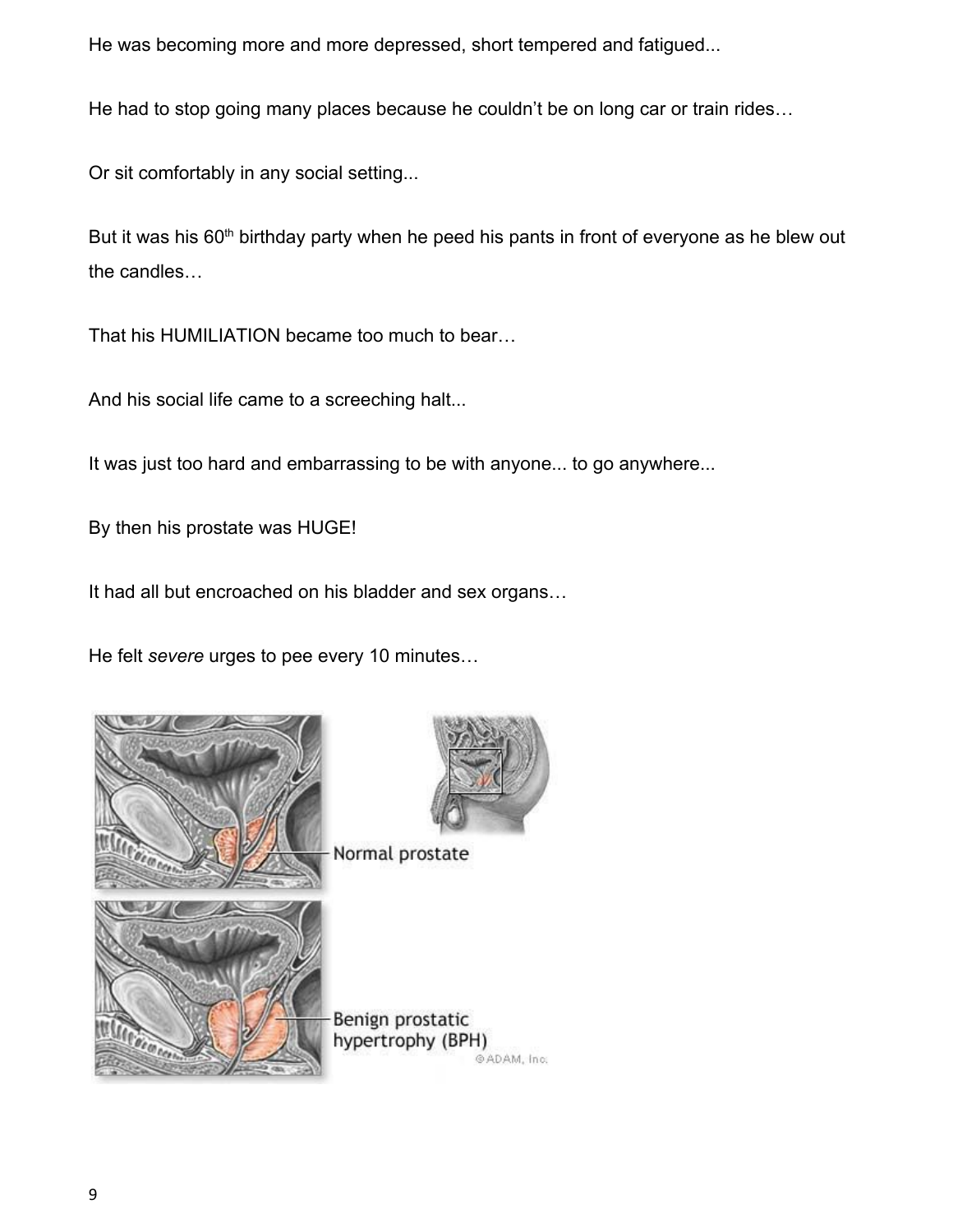It was hard to watch him lose everything it meant to be a man so early in life…

He'd tried several medications, but that only made things worse...

And that's because there are some BIG problems with the medications your doctor will tell you to take when you have enlarged prostate...

Even the Gold Standard so-called "minimally invasive" prostate procedure is far from ideal and not guaranteed at all...

Making neither the medications or different surgeries **THE RIGHT ANSWER** if you want your life back...

In the end, it's the **full-spectrum all-natural solution** that men like Stefan get from me that *END ALL prostate problems*, which I'll tell you about in a moment...

First, you're probably wondering why I know so much about treating an enlarged prostate...

As I said, I spent 13 years working as a senior biochemist in the pharmaceutical industry…

They manufacture chemical drugs that are *supposed* to **HELP** enlarged prostate problems...

But little do patients realize they're actually running a "disease-for-profit" model...

It's part of big money, big business health care where profits are more important than getting you **TRULY** BETTER...

For over a decade, I watched as one drug after another was never intended to restore a person to **TOTAL HEALTH...** 

Instead they manufacture what I call **Chemical Bombs**...

These so-called "medicines" are supposed to help a condition like enlarged prostate…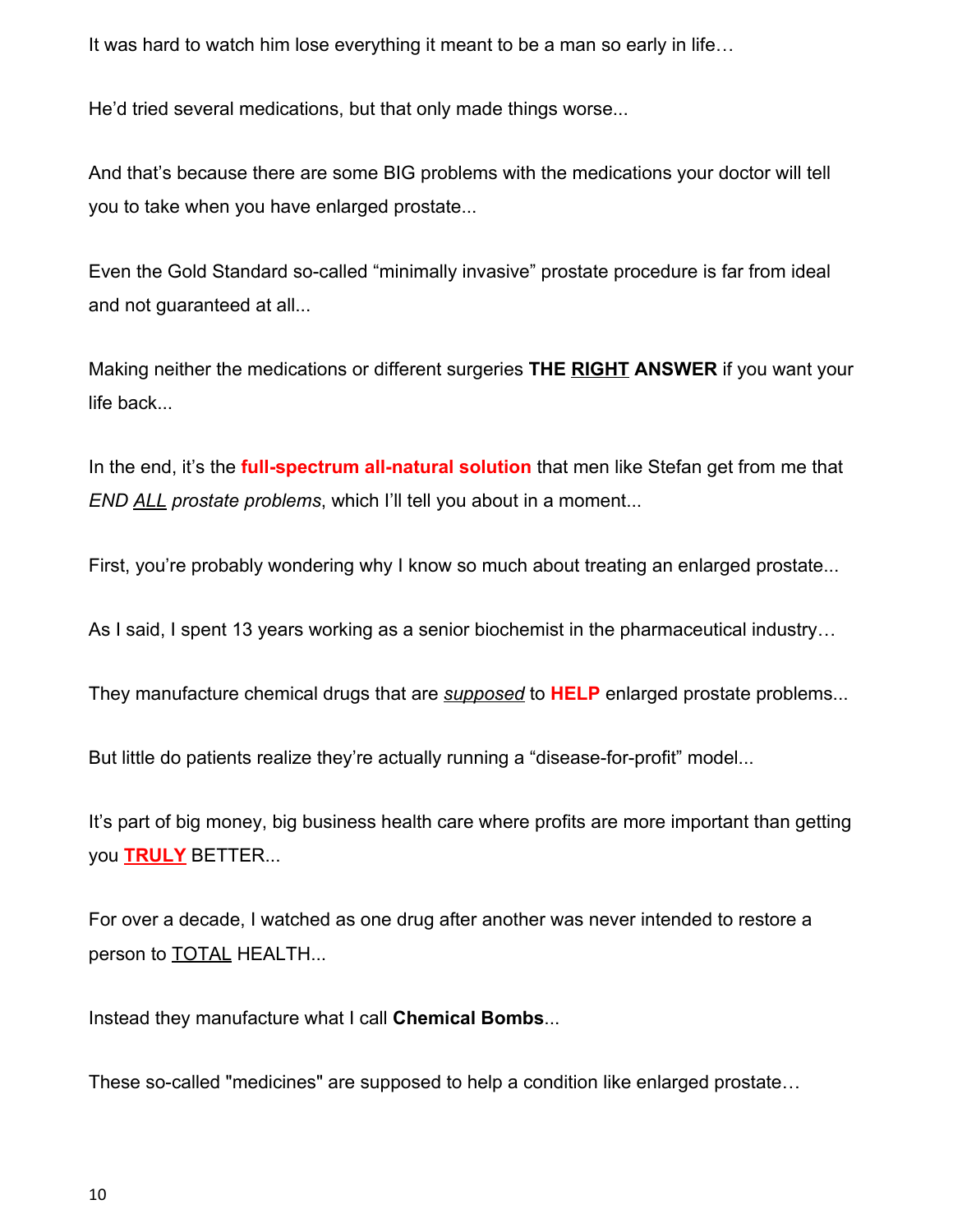And yet just look at the kind of reviews you'll find, like this man who wrote:

"I've been taking what my doctor prescribed for 9 months. Still get up every 2 hours at night to pee and **has totally ruined my sex life.** Erections are rare and intercourse is impossible. Penis has shrunk and changed in shape. No sex drive at all. Would not recommend these drugs to anyone. There has to be *something better!"*

After decades of witnessing how the pharmaceutical industry made people suffer instead of returning them to a normal life...

I quit the industry in 1992 in disgust and outrage...

I decided at that very moment to find "SOMETHING BETTER"…

I hated that so many pharmaceuticals are nothing more than chemical bombs…

All my specialized training and experience told me these products are designed to hide symptoms but not heal…

My knowledge also led me to understand there is a better way…

Using the intelligence of nature to provide the most perfect nourishment to heal and stay healthy…

At first, I concentrated on making natural health solutions just for my family and friends…

As more and more asked for help, my wife and I agreed that we should use my specialized training and expertise to EMPOWER people to take health into their own hands...

And create **NEW CHOICES** in health care that would dramatically improve quality of life...

I began to build what is now the largest NATURAL MEDICINE company in Germany…

Providing *Professional Nutritional Medical Support...*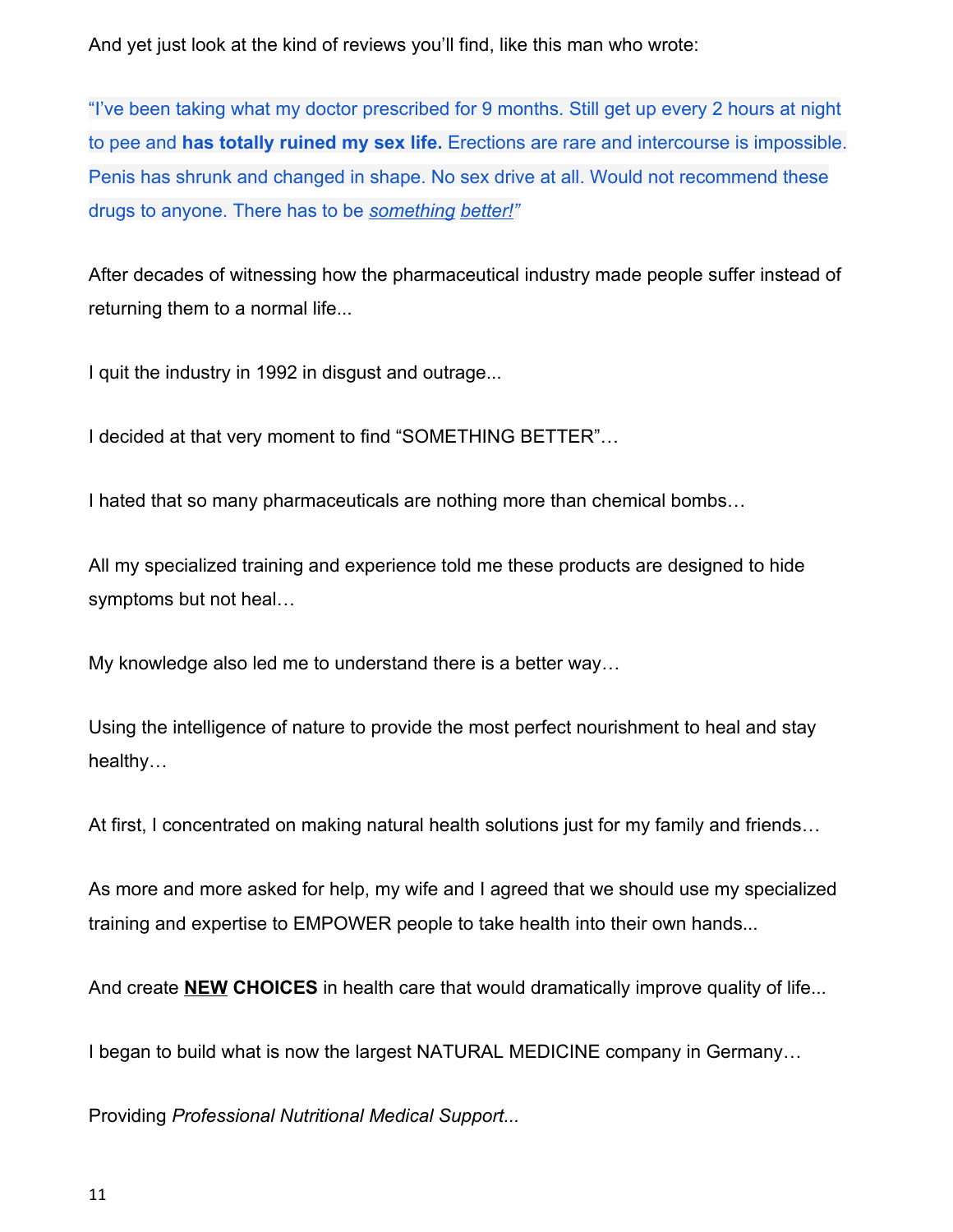Today men now have a full-spectrum solution that eliminates ALL symptoms caused by enlarged prostate...

Without side effects, which I'm excited to tell you about in a moment...

First, you should know the 3 biggest problems with taking the synthetic drugs for enlarged prostate...

And why, even if you take both medications doctors prescribe, they'll never give you COMPLETE RELIEF from all symptoms:

**1st problem:** They not designed to be full-spectrum... they're only able to help you with one or two symptoms...

**2nd problem:** They have many SERIOUS side effects that can create even more health problems...

**3rd problem:** They do not target the root cause in a way that won't trigger unwanted inverse reactions, which I'll explain in a moment...

First, I want to make sure you know what makes your prostate start to grow too large in the first place...

As you age, an enzyme in your prostate gland called 5-Alpha-Reductase can become overactive...

When it does, it starts to convert your testosterone into extra DHT...

**DHT** stands for dihydrotestosterone, it's a **male hormone...**

You may have heard that DHT makes you a "super male"

That it enhances sexual performance, penis size, endurance, and all things manly...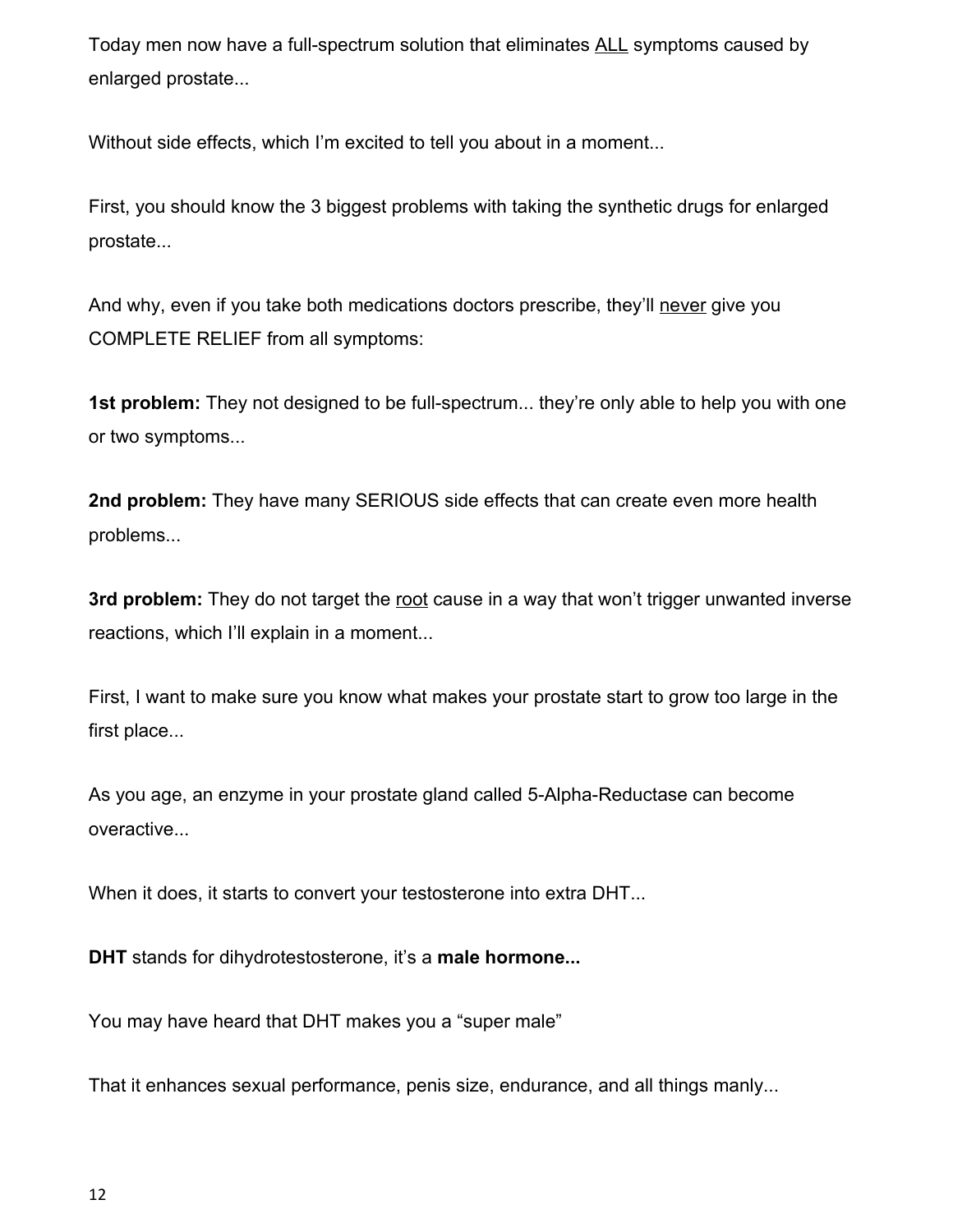However don't be confused when reading about the positive effects of your DHT hormone...

Because when it comes to **DHT -- too much of a good thing is a bad thing...**

Increased levels of DHT in your body causes your prostate to grow…

And increases your risk for prostate cancer...

Your doctor will tell you to take 2 types of medications at the same time…

One deals with your **prostate "growing" problem…**

And the other deals with the **urinary "going" problem...**

The 1st medication is a **5-Alpha-Reductase Inhibitor…**

Such as Dutasterid and Finasterid...

It deals with the **"growing" problem** by shrinking your prostate...

This drug does a good job of decreasing or "inhibiting" the activity of your 5-Alpha-Reductase…

...which then lowers your DHT levels so your prostate shrinks…

Problem is it does NOTHING for your sexual problems!

This medication also causes unwanted **inverse reactions**...

You see… the DECREASE it causes in your 5-Alpha-Reductase levels (a good thing)...

Results in an INCREASE in a male hormone called **Aromatase** (a bad thing)...

And that's because when Aromatase hormone levels go up, so do estrogen levels...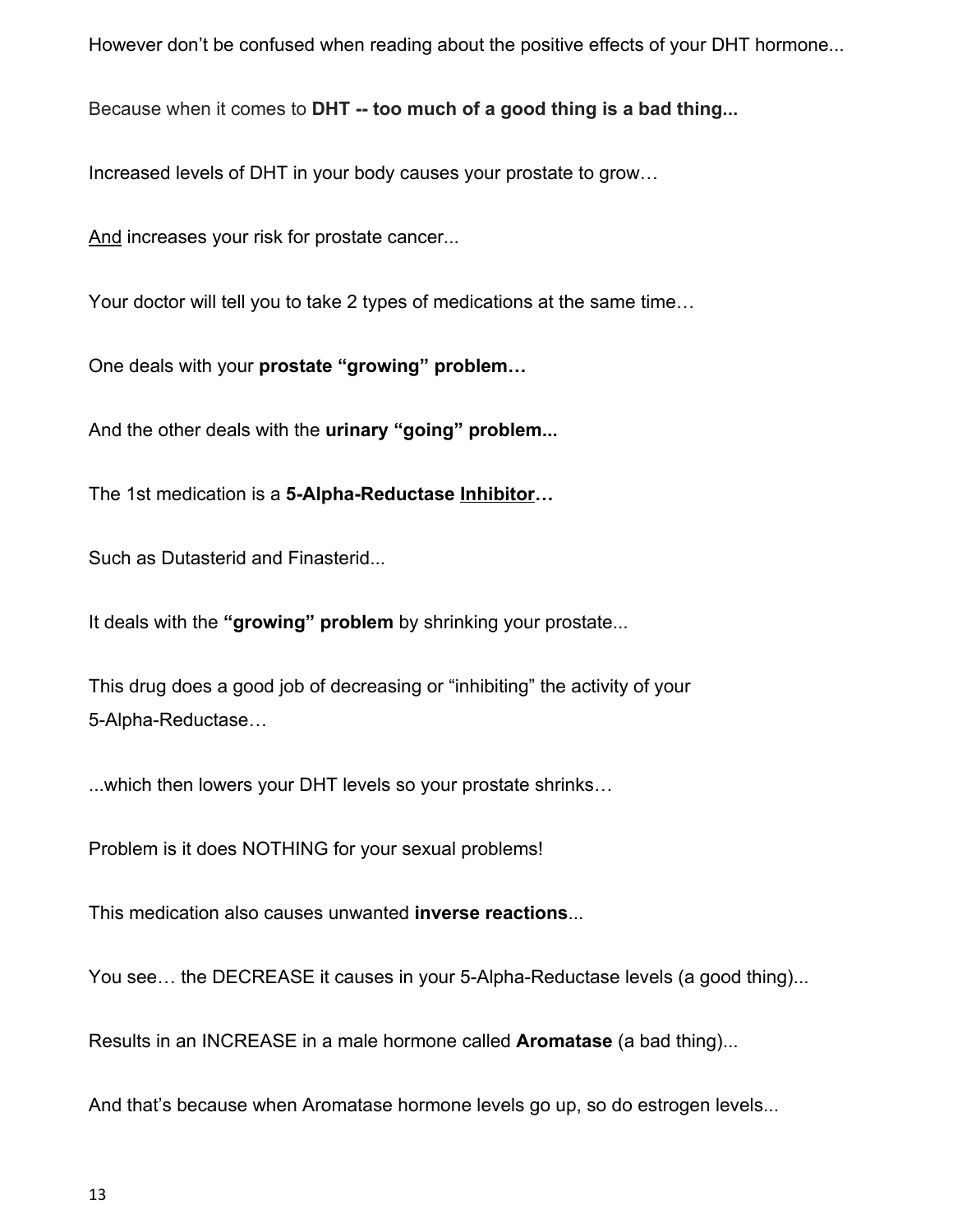And what happens when men have too much estrogen in their body?

You essentially start turning into a woman!

Ever see a guy with "Man Boobs?"

Take it from this man, "WilliamE"… a actual reviewer who learned the hard way to find another option...

"This drug is trouble, stay away... I have loss of energy, smaller penis, reduced sex drive, no semen, and breast enlargement. My prostate has not shrunk and my urinary symptoms are getting worse! I now have to straight cath myself four times a day and I am only 53!"

As if one chemical bomb isn't enough assault on your body and your life...

Remember, most doctors will tell you to take a 2nd type of medication...

This one is an **Alpha 1 Blocker…**

Such as Alfuzosin, Doxazosin, Silodosin, Tamsulosin and Terazosin...

This medication helps with the **"going" problem** by relaxing the muscles in the prostate, bladder, and urethra so you can pee easier...

However when you follow your doctor's order to take both medications, you can suffer a double whammy of side effects like this man "Cassilo" did:

"I was suffering for many weeks with pain, extreme urge to urinate at getting up 10-15 times a night. Urine volume was low plus very weak stream..."

These drugs sure make me feel bad…. tired, slow, and light-headed...like I'm in a fog.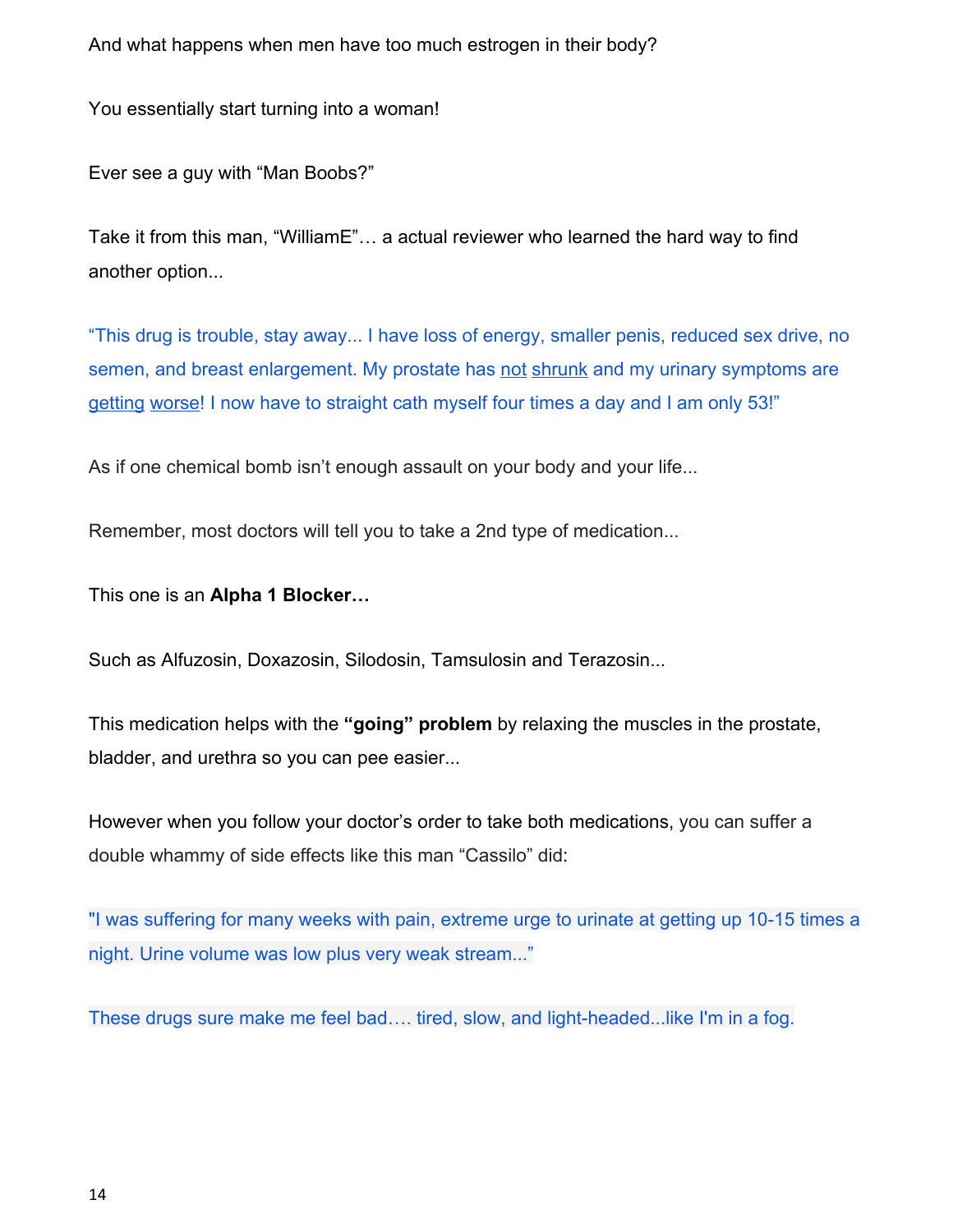"After 3 days even worse side effects started showing up. First a sore back. Then overall muscle weakness, 'reverse' or dry ejaculations, soft erections, very weak orgasm at first and finally no orgasm period... Stopped taking just 5 days in."

And just so you know…

Major erectile dysfunction and having dry or "reverse" ejaculations…

...where your semen goes into your bladder instead of out your penis when you ejaculate...

Are common with all conventional prescriptions and procedures for enlarged prostate...

Are you starting to SEE that these medications are simply not designed to help you get back to a **NORMAL** life?!

Even the "Gold Standard" TURP procedure for enlarged prostate is far from ideal…

With no guarantee to fix your symptoms...

TURP stands for Transurethral Resection of the Prostate...

You're told it's "mild and safe"...

But it can cause very SERIOUS complications and side effects...

In a TURP procedure, the surgeon inserts both a visual and resectoscope instrument through the tip of your penis (ouch!) through your urethra, and into the prostate area...

He uses the resectoscope to trim tissue from the inside of your prostate gland...

Its only purpose is to free up space around your bladder so you can pee easier...

The problem is… this procedure does NOTHING to stop your prostate from continuing to grow!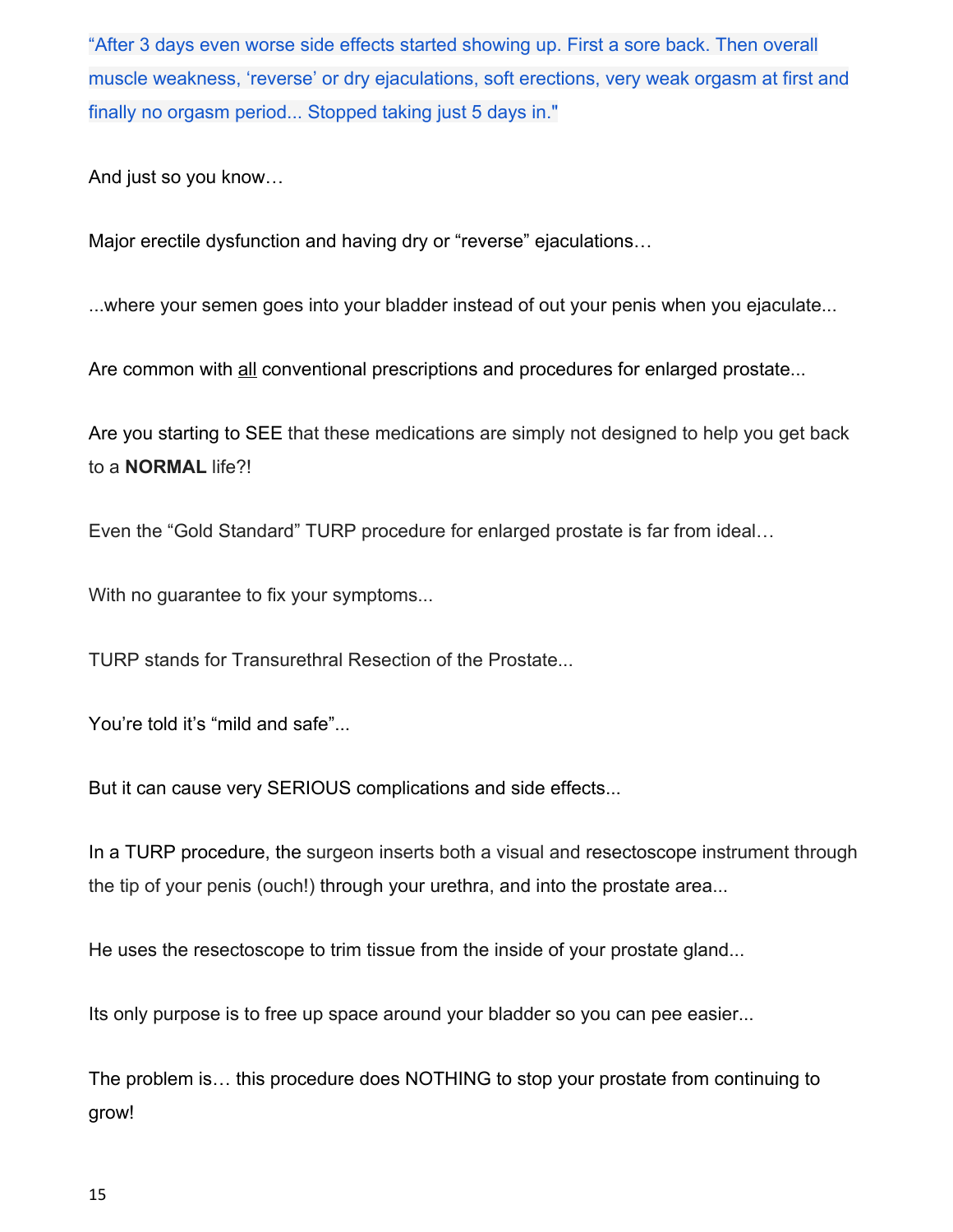So there's a good chance that if you undergo a TURP procedure... your urinary and sexual problems will come right back again!

When this option fails, doctors will tell you to do it again…

And again!

With each TURP procedure comes the risk of HORRID side effects, such as:

**Retrograde or "dry" ejaculation** happens in about 90% of cases...

...caused from **nerve and muscle damage** after cutting tissue around the urethra and bladder…

Problems getting and keeping an erection possibly for the rest of your life....

Plus other risks that cause pain and more urinary straining, split-stream spraying, dribbling, and still not being able empty your bladder...

By far the biggest disappointment is when **your prostate enlarges even more...**

Which is why so many men go back for another TURP procedure within 10 years or less...

#### **And then there's a Prostatectomy...**

This is done in the most serious cases...

It's the horror scenario as the whole prostate is removed…

Nerves are often damaged or removed during the surgery...

So virtually all men will have problems with erectile dysfunction...

More **urinary incontinence** with dribbling and leaking…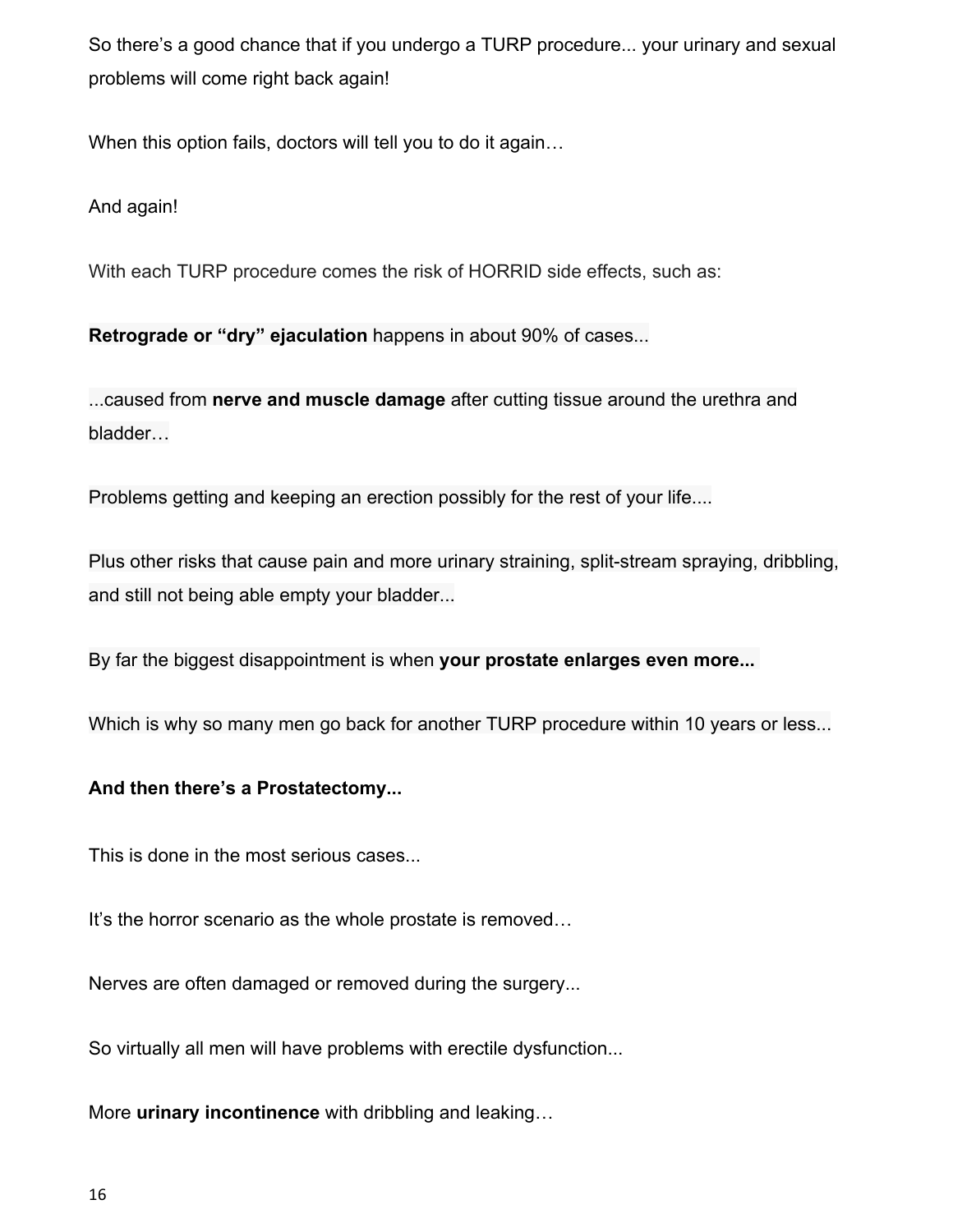And even a **decrease in penis length**...

In fact it can up to *five years* to return to normal after a prostatectomy…

And you may *never* experience a complete return to normal sexual function...

If you get your prostate out, you will be sterile... and your orgasms will be non-existent…

Are you seeing that these options **cause more** *problems* **than they solve?**

I truly hope that if you take ONE thing away from this presentation it is THIS:

That the commonly prescribed options for treating enlarged prostate are simply not designed to RESTORE you to normal health...

The inability for conventional medicine to properly deal with health problems like enlarged prostate is the main reason I broke from the pharmaceutical industry...

I set out to find a **BETTER WAY** to deal with health problems like enlarged prostate...

It made more sense to tap into the **INCREDIBLE POWER of** *Mother Nature's Pharmacy…*

And use the **"Intelligence of Nature"** to combat these health conditions...

Today I search the world for earth's most **POTENT** raw materials...

And only consider using the **BEST** harvest regardless of cost or where I have to go to get it...

I formulate the highest concentration of natural healing **POWER**...

Using the most **MODERN** scientific nutrient research...

Harnessing each active ingredient to achieve **highly TARGETED benefits...**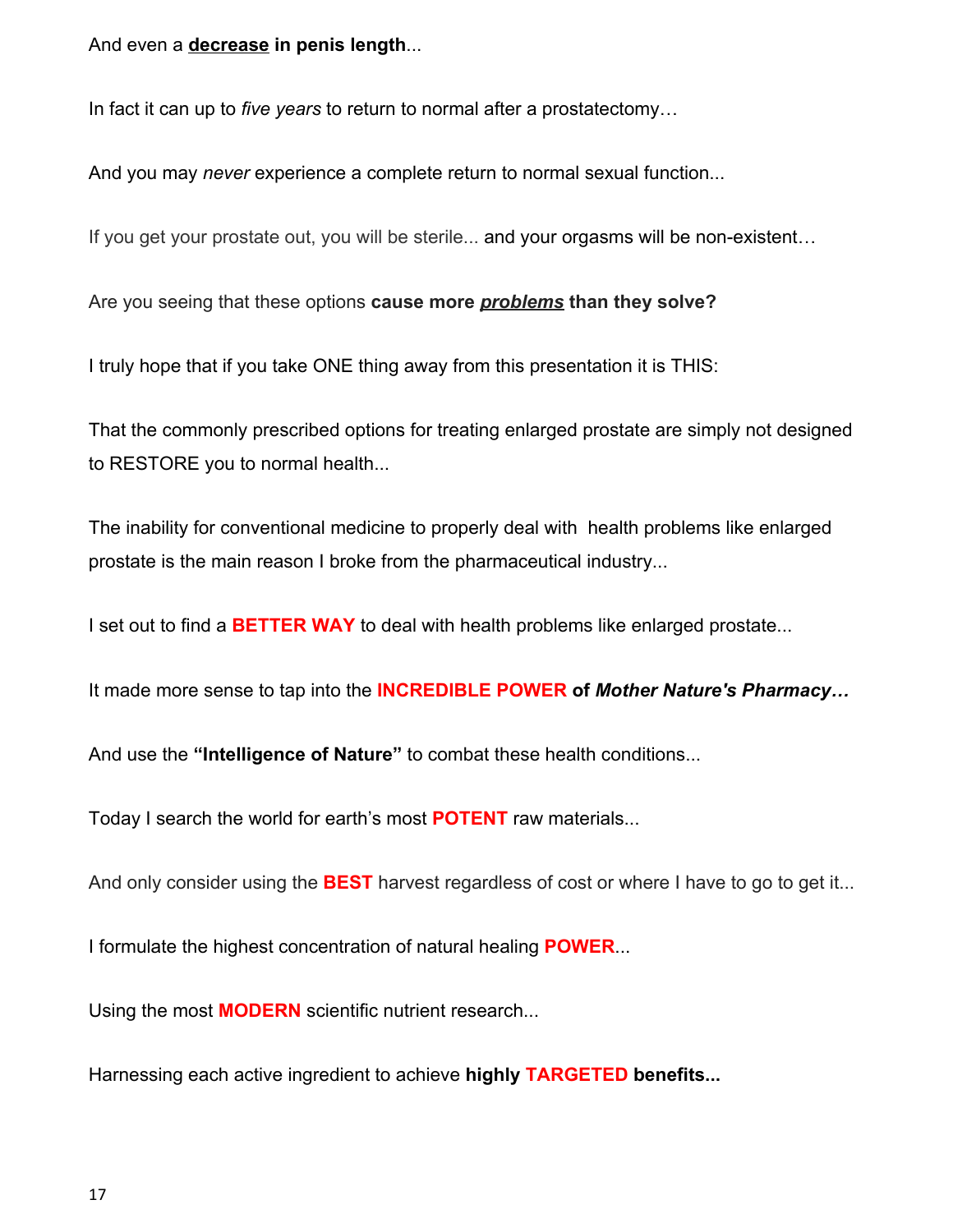And advanced delivery system technologies that act as a "nutrient taxi" for optimal absorption *at a cellular level....*

Then I make this **SUPERIOR** natural medicine affordable to all income levels…

So people like **YOU** can be **EMPOWERED** to take your health into your own hands...

Today thousands of men can experience **COMPLETE RELIEF** from enlarged prostate symptoms 100% naturally…

And protect against prostate cancer at the same time...

In **ONE FULL-SPECTRUM** pill...

For TOTAL PROSTATE HEALTH *for life…*

It's called… **Prosta–Kraft Intenz N**

Its sole purpose is to restore and protect your prostate to normal function…

Here's why and how it works so well...

Unlike pharmaceutical drugs that only relieve one or two symptoms...

Prosta-Kraft **relieves ALL SYMPTOMS**...

Without triggering side effects that cause even more problems like the chemical drugs do...

Prosta-Kraft is UNIQUELY formulated to attack prostate problems **from 6 different angles...**

Each ingredient does a very specific job to address each enlarged prostate problem…

Unlike other supplements, we leave our ingredients as Mother Nature intended…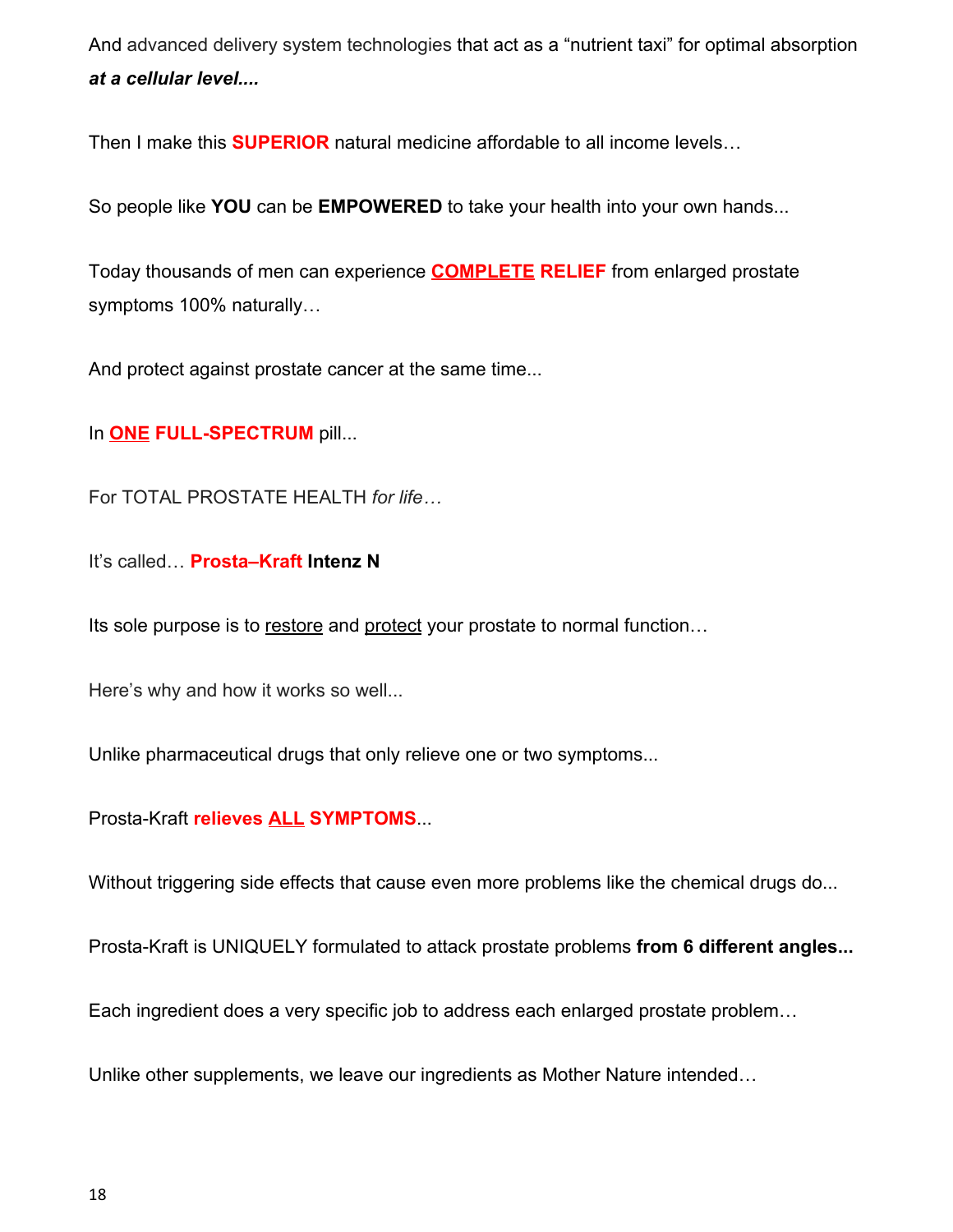Be wary of other supplements that claim their formula is concentrated to make it more powerful...

That's simply not true!

My team of experts and I found no reason to mess with the Intelligence of Nature… it's perfect and MOST EFFECTIVE in it's original form...

Together, the 6 "Natural Wonders" in Prosta-Kraft give you the most powerful, effective, full-spectrum solution for complete relief!

**Natural Wonder # 1: Phytosteroles** effectively shrink your prostate without unwanted reactions or side effects...

Phytosteroles are strong anti-inflammatory plant compounds...

To make sure this compound effectively shrinks your prostate…

We extract the world's most powerful phytosteroles and combine them into one pill...

Including the most potent sterol ever discovered:

It's called **Beta-Sitosterol** and it's only found in a pine plant from Southwest France...

Revered for the having the same action as medications that inhibits your 5-alpha-reductase activity… and therefore shrinks and normalizes your prostate size…

But without all the side effects and unwanted reactions the chemical medications cause...

However we didn't stop there…

We **combined** Beta-Sitosterol from France, plus Sitostanol, Campesterol, Campestanol, and other sterols…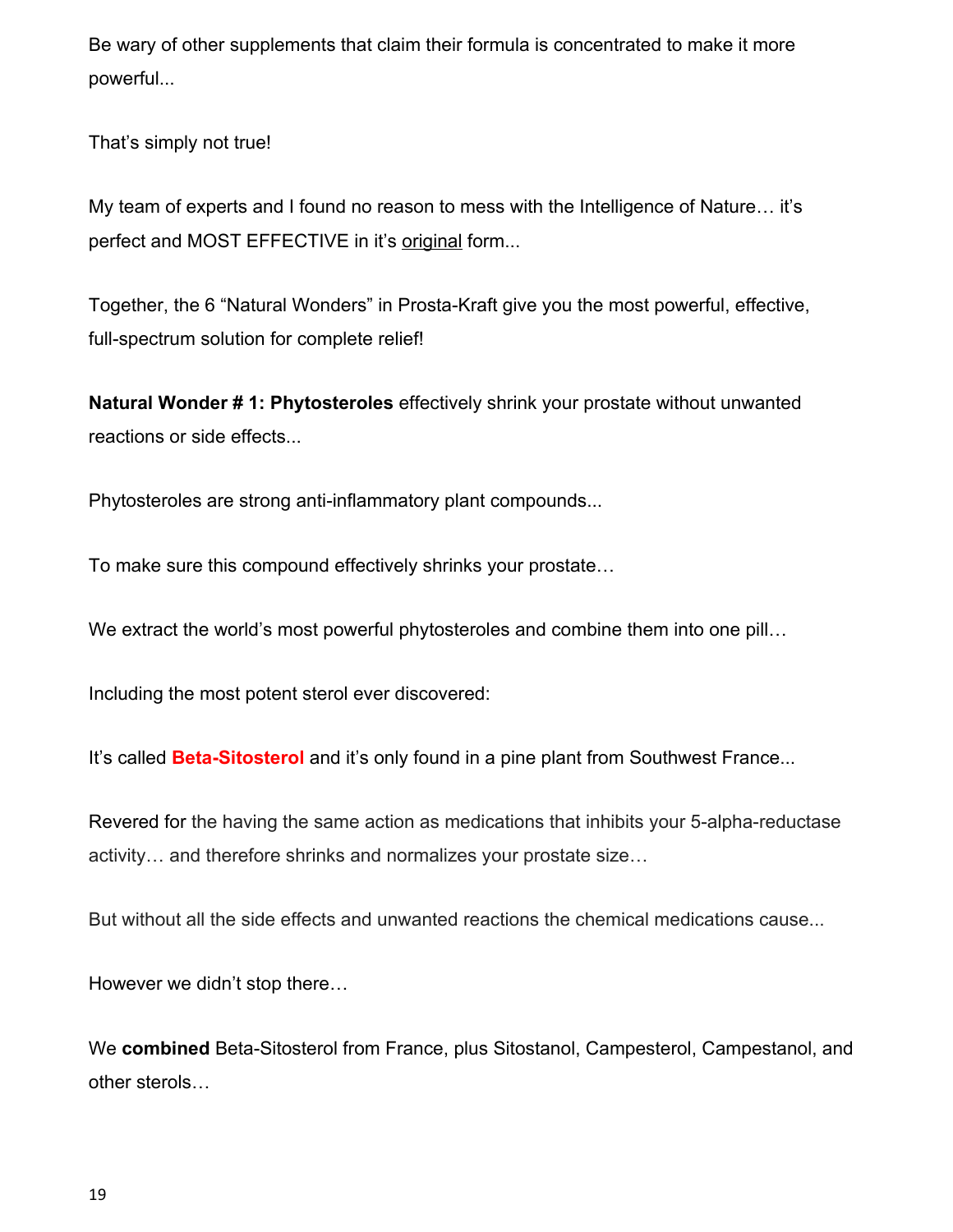To give you FULL POWER EFFECT...

This Natural Wonder complex of sterols not only inhibits abnormal growth of your prostate...

It balances your hormones...

Relieves urinary tract symptoms...

Researchers in the Department of Urology at Ruhr-University of Bochum found that Beta-sitosterol treatment greatly **increased peak urinary flow…**

With a significant **decrease of residual "dribbling"** urinary volume…

Now since erectile dysfunction and reduced ejaculation are highly prevalent in men with lower urinary tract symptoms…

Your sex-related problems significantly improve because these sitosterols significantly relieves your urinary problems…

No other natural or chemical solution comes even close to the full-spectrum power that Prosta-Kraft's sterol complex delivers…

In a clinical trial and again after an 18-month follow-up, researchers in the Department of Urology at the Ruhr-University of Bochum showed THIS:

Those who took Beta-Sitosterol **improved their values in** *all areas* (urinary and sexual)…

Those who took nothing did not show signs *any* of improvement.

So you see… The choice to GET BETTER is yours!

And to make SURE you get the full benefit *at the cellular level…*

We added the VERY BEST Phospholipids in nature because they act like a "Nutrient Taxi"...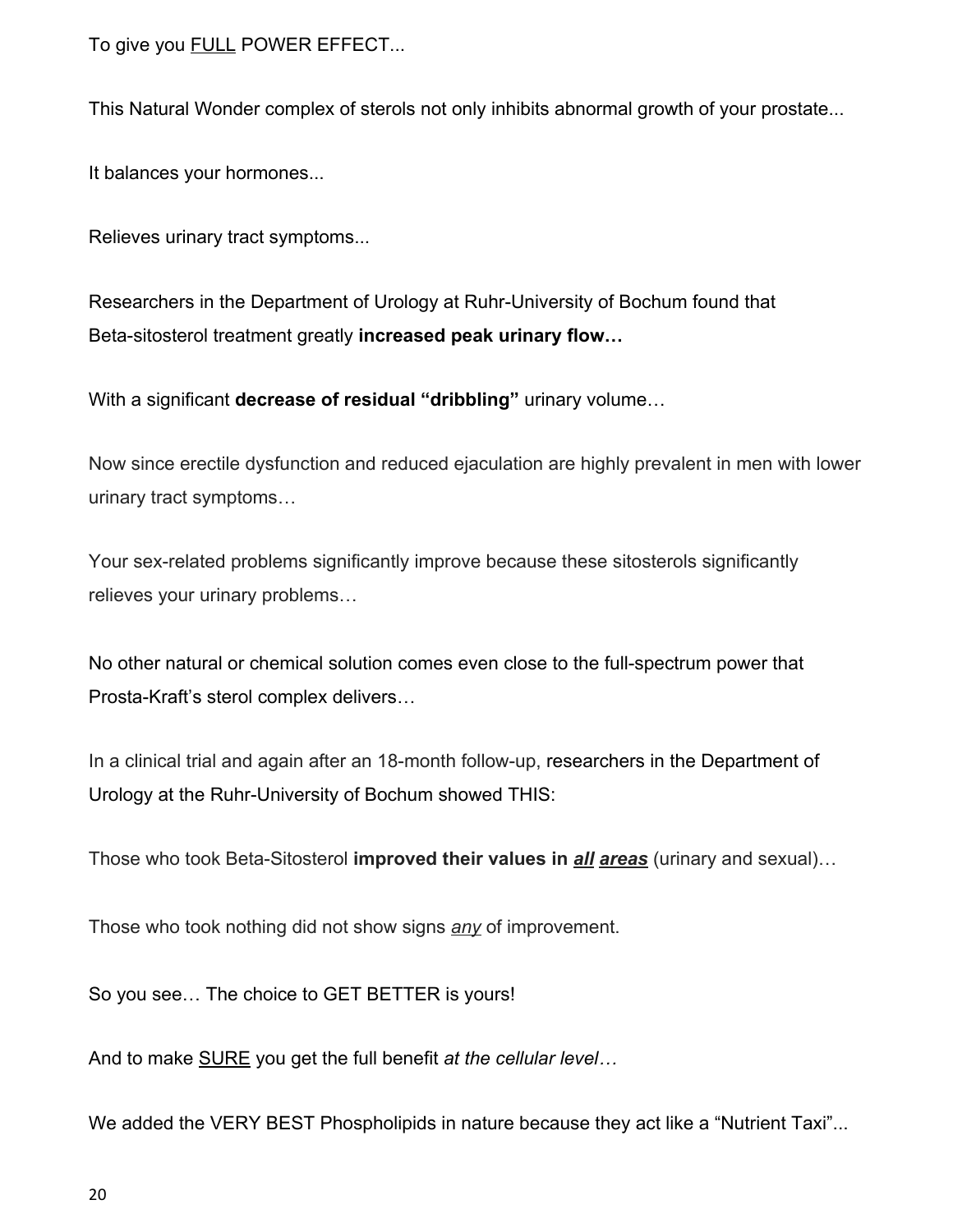Ensuring fast and direct transport of the sterols to the cells of your prostate gland…

However we didn't stop at just ONE type of Natural Wonder…

Because we know that combining other powerful natural ingredients gives you even more relief, such as:

**Natural Wonder # 2:** the powerful flavonoid **Myricetin**...

Myricetin prevents the conversion of testosterone into DHT just like the chemical drug does...

And remember... DHT is responsible for prostate growth and increased risk for prostate cancer…

However unlike the chemical drug, our natural medicine does not mess with your Aromatase and estrogen levels…

Or cause any kind of side effect...

We could have stopped there but we added even more power from *Mother Nature's Pharmacy:*

**Natural Wonder #3: MUP pollen extract** -- queen bee food that makes it easier for you to pee...

MUP stands for Multiphasischer Pollenextrakt, but we call it **"Easy Pee"**

Science discovered that what's good for the Queen Bee is good for your prostate!

The uniquely complex properties in bee pollen extract **relaxes your urinary tract**...

Reduces inflammation...

So urinating and fully emptying your bladder becomes much easier for you…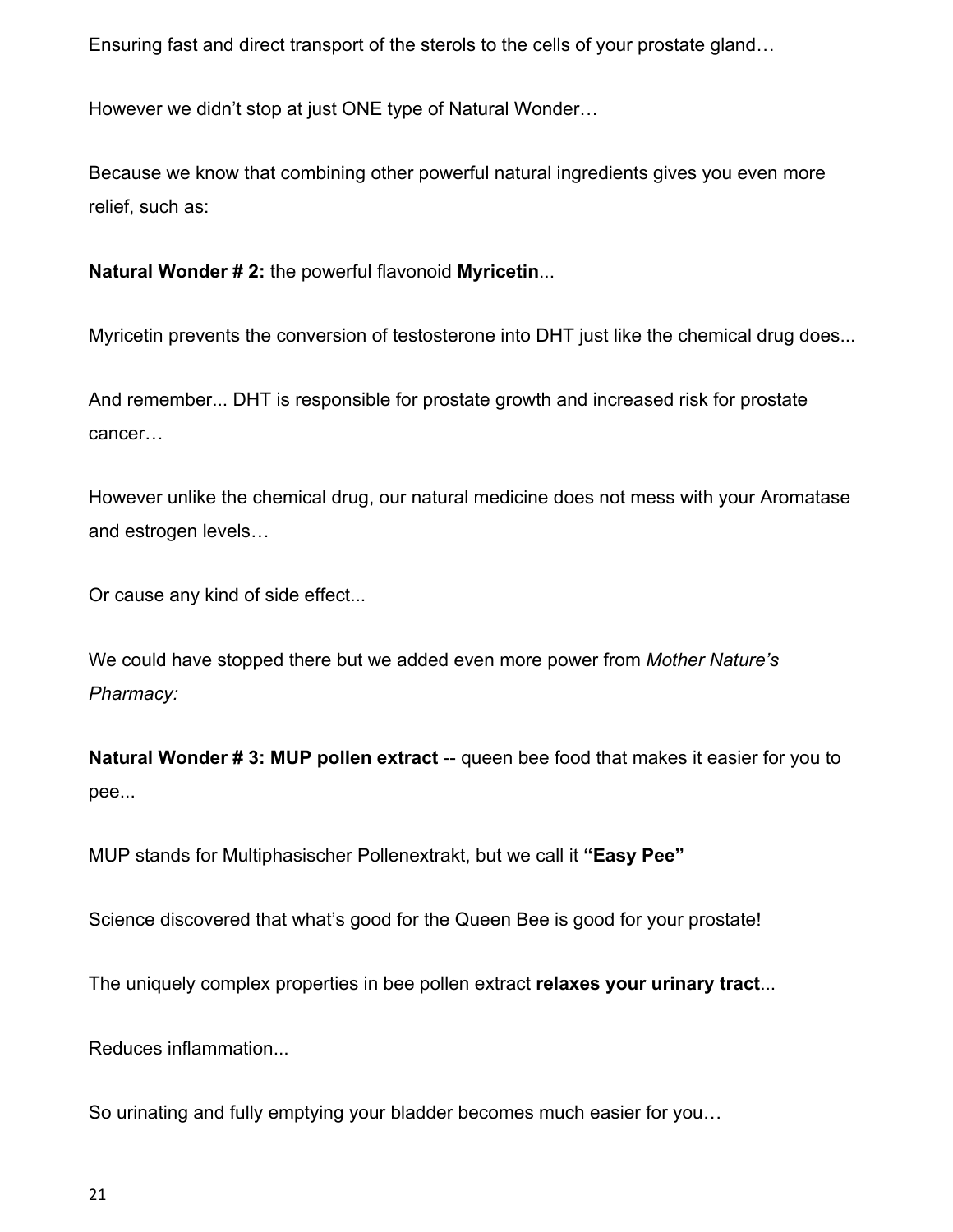And helps lower your risk of prostate cancer…

Clinical studies by R. Tasumoto from the Department of Urology and Andrology at Osaka Municipal Juso Citizens' Hospital, Japan found this pollen extract alone gave men an overall efficacy of **85% improvement…**

The **maximum urine flow rate increased significantly…**

While the residual **"dribbling" urine volume decreased significantly…**

Even with such huge improvement, we didn't stop there. To keep your prostate in balance we also added:

**Natural Wonder # 4: Flax Lignans** which contain Secoisolariciresinol Diglucosides (SDG)...

The SDG found in flax is a powerful antioxidant phytoestrogen with a highly targeted effect on male health…

Let me explain:

In your gut, bacteria **converts Lignans into Aromatase hormone inhibitors...**

And remember… Aromatase is the hormone that can become overactive and start converting too much estrogen...

Which then causes "man boobs" and sexual problems like loss of desire, soft or no erections, and problems ejaculating…

However the natural power of SDG found in flax lignans **keeps your Aromatase hormone in balance…**

So you don't have to suffer these terrible symptoms!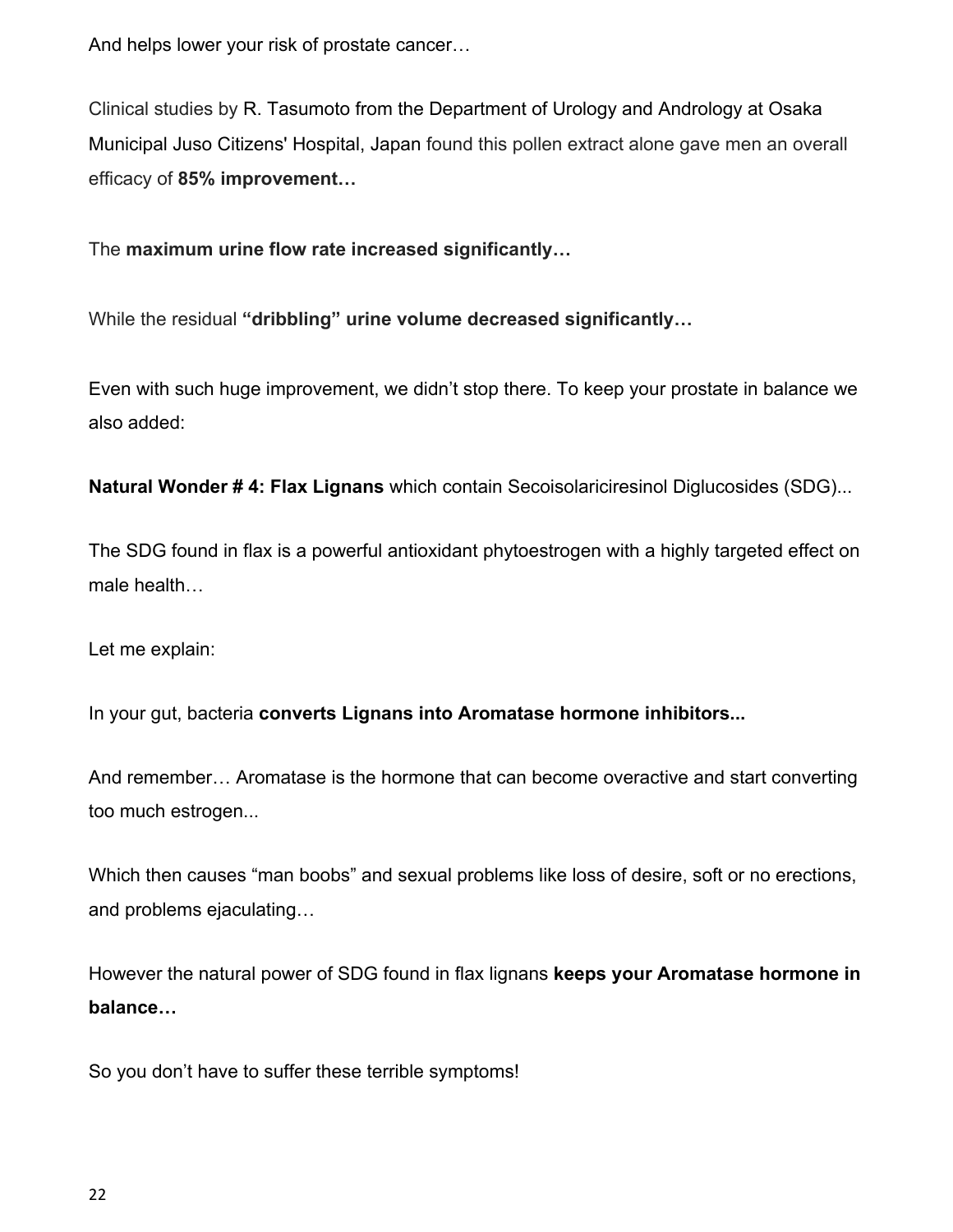And to further protect you we added:

#### **Natural Wonder # 5: Lycopene, Phytoene and Phytofluene**

These are all very powerful antioxidants that decrease your risk of prostate cancer...

What's unique is that we didn't just isolate only the lycopene antioxidant, like other supplements do…

We blended the **entire range of antioxidant support…**

So you get the **STRONGEST** antioxidant force making cancer cells destroy themselves…

A study from the Division of Hematology and Oncology by John R and Barbara Ann Karmanos at The Cancer Institute at Wayne State University showed significantly less cancer activity from taking Lycopene…

Men had smaller tumors - 80% smaller vs 45%

And had less need for prostate cancer surgery - 73% vs 18%

However to lower your risk for both enlarged prostate and prostate cancer even more we added...

**Natural Wonder # 6: Luteolin** to further reduce inflammation...

Other supplements may contain this natural inflammatory agent...

However the Luteolin in Prosta-Kraft is extracted from the absolute best source: The rich leaves of the *Perilla Plant...*

We chose to go the distance to source our Luteolin from the Perilla Plant because it has the most proven science backing the effectiveness of this natural inflammatory…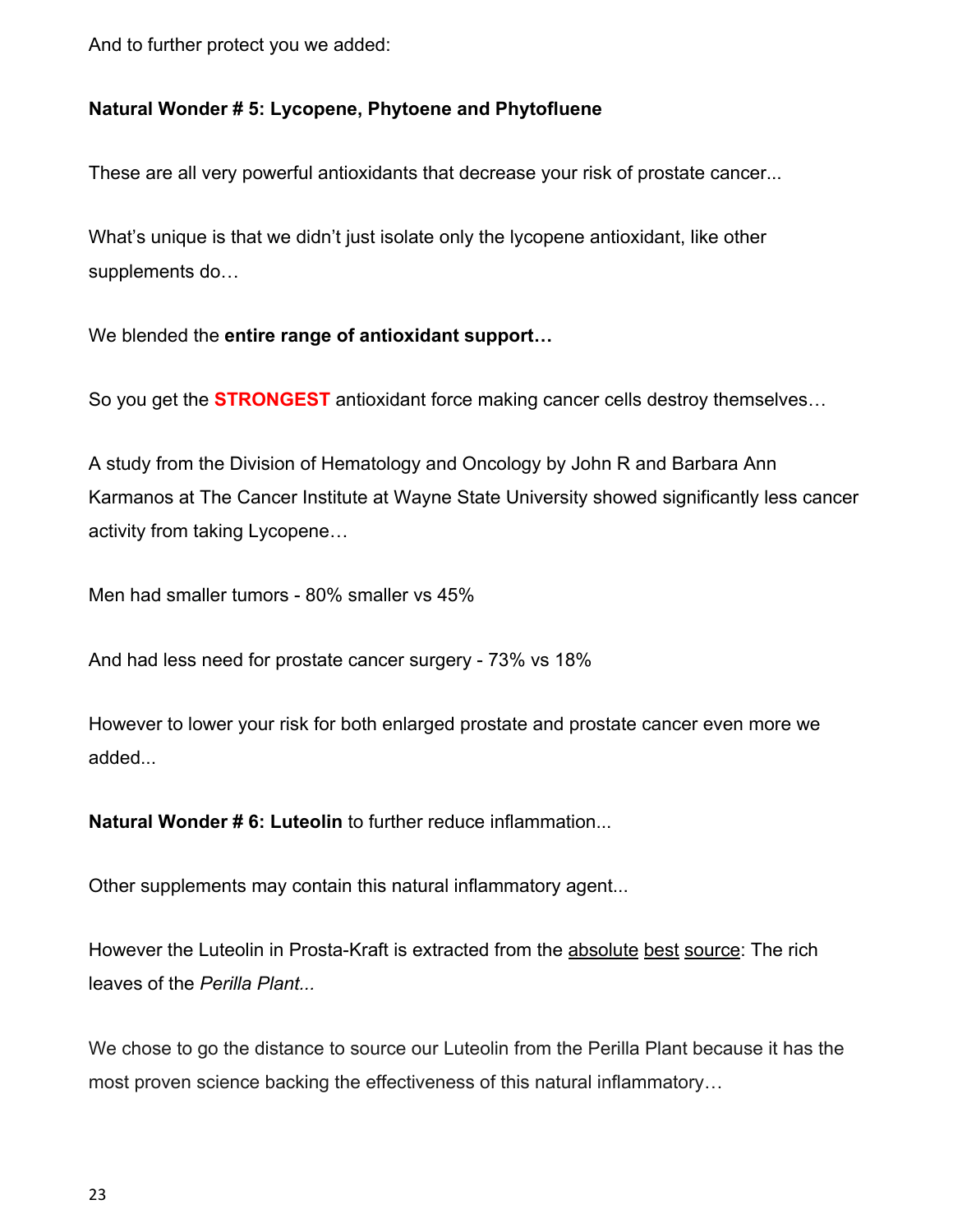But we didn't stop there...

In our newest edition of Prosta-Kraft, we added **ZINC for even more prostate cell protection***...*

Zinc is an effective antioxidant against free radicals that protects prostate cells from oxidative stress...

And Zinc helps your body maintain the right balance of testosterone...

So your levels of testosterone stay steady to support prostate health and **rock solid sexual performance**

You get all 6 of these Natural Wonders + Zinc in ONE dietary supplement…

So you can **ENJOY** life again with urinary relief and improved sexual performance!

This scientifically tested, proven effective full-spectrum formula can relieve all of your prostate problems...

EVEN IF you have been suffering with the most severe enlarged prostate symptoms for years...

LISTEN: you've been deceived enough by drug makers and the medical industry who say your only option is chemical drugs and surgical procedures that aren't guaranteed...

Prosta-Kraft is the ONLY real solution that frees you of ALL SYMPTOMS – not just one or two...

And when you take Prosta-Kraft there are ZERO side effects!

If YOU want to:

Eliminate sexual problems caused by enlarged prostate...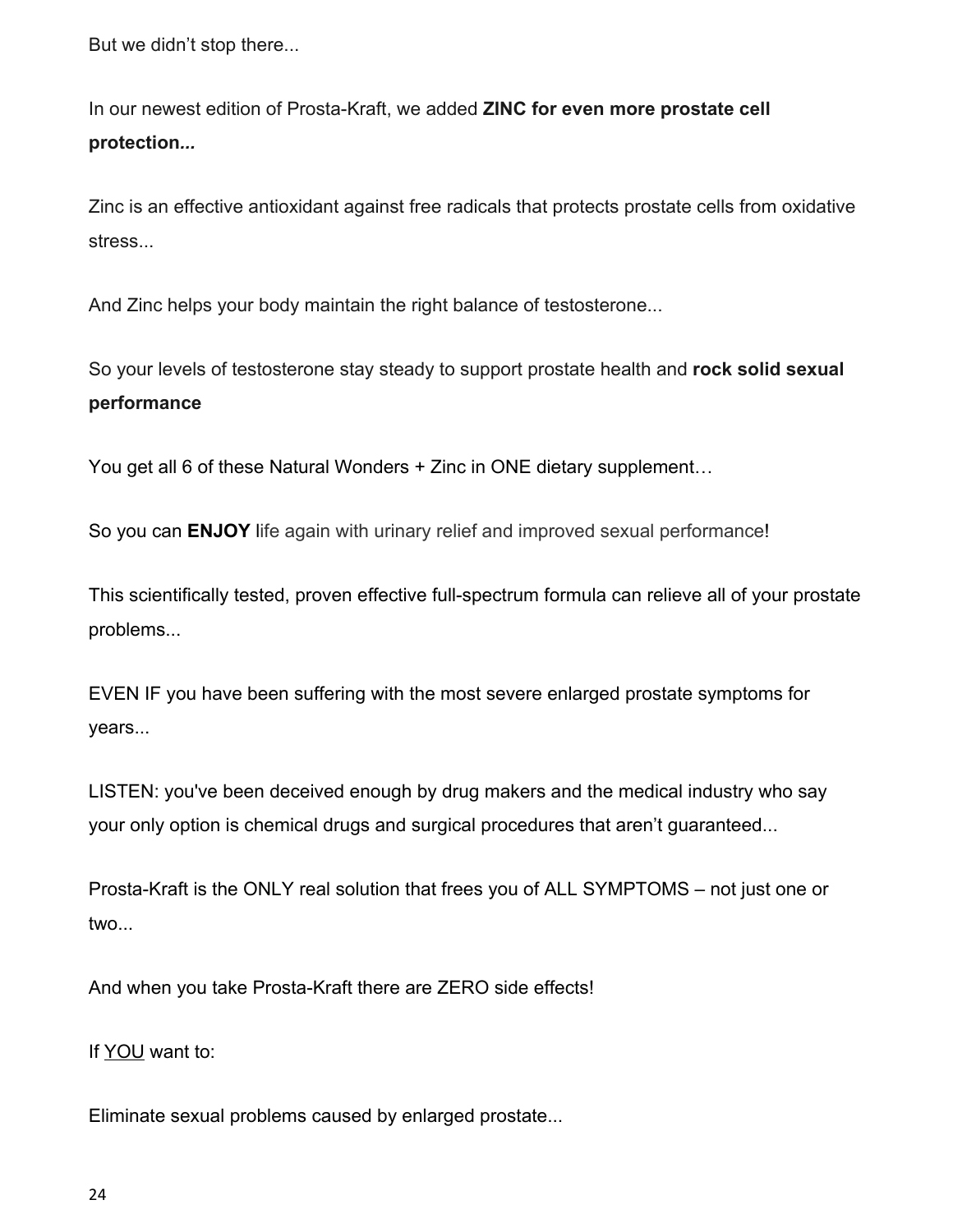Free yourself from the constant, painful pressure of a full bladder that can't empty...

And embarrassing dribbling, bed-wetting and strong smell of urine...

Then Prosta-Kraft isn't just "an" answer for you...

It's the ONLY answer for you!

If you don't at least **TRY Prosta-Kraft…**

How will you know what life could be life *without all the problems* an enlarged prostate causes?!

Look below this video right now:

Click on the (COLOR) button that says (TEXT FOR YOUR BUTTON) and lock in your discounted price today!

(GRAPHIC/VIDEO TESTIMONIAL if possible) You'll join everyday folks like W.S.S...

"Thank you for Prosta-Kraft! For 20 years I had been struggling with chemical tablets. For two years, I take Prosta-Kraft and my urologist says PSA top 0.6 and that my prostate is like an 18-year-old instead of a 75 year old!"

KK 11910031, Mr. W. S. S., Kaiserslautern (Show with photo if possible)

And Werner who said...

"Prosta-Kraft SAVED ME from surgery! My doctor is quite astonished!! Barely more nocturnal getting up."

--KK 748439, Werner G. Kraeft, 24894 Tolk (Show with photo if possible)

And Fred who experienced these incredible results...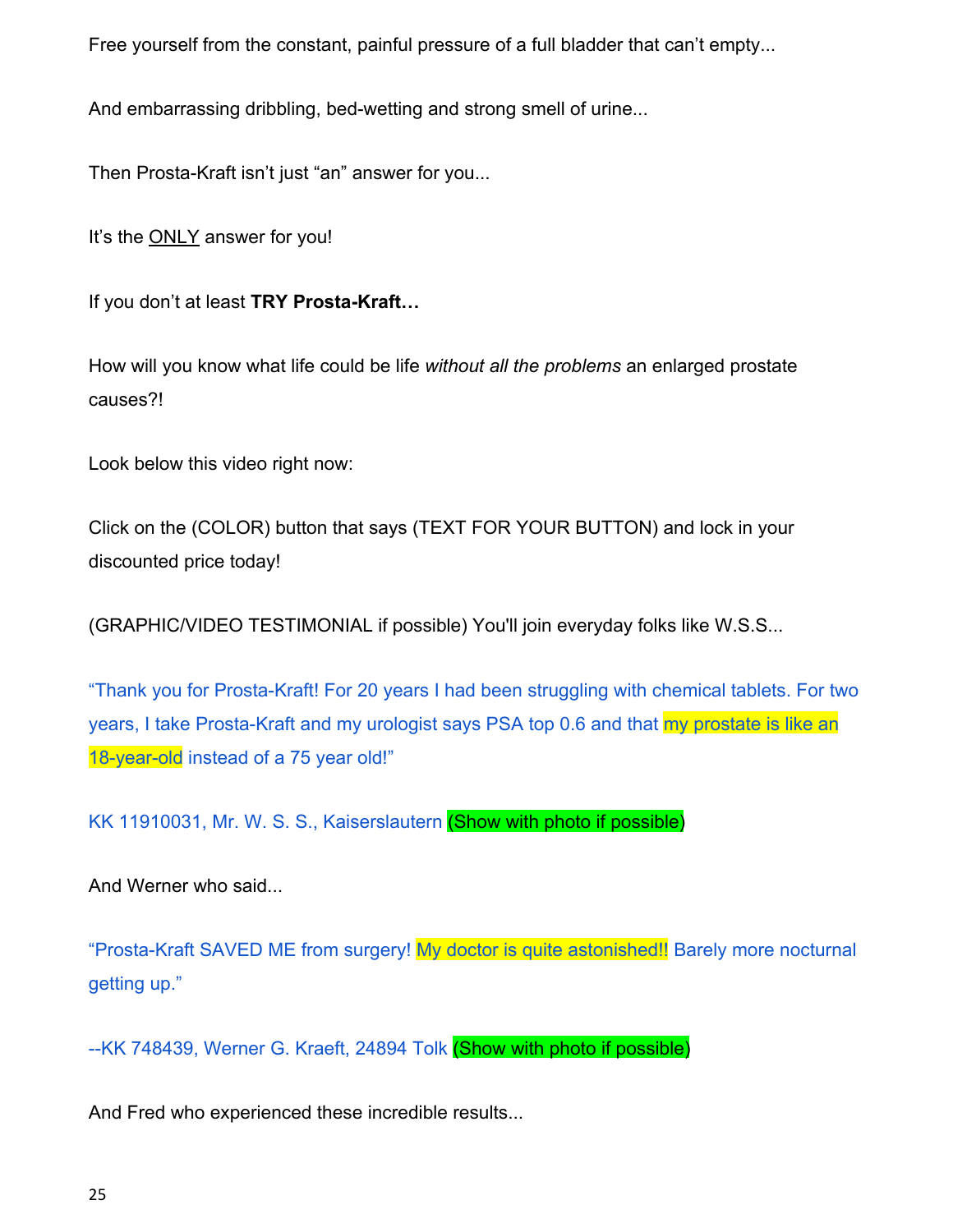I have an enlarged prostate and in my penultimate examination a PSA value of 2.1 was determined. Then the urologist ordered me to undergo a follow-up in another six months. At this time, I took your agent Prosta-Kraft. What do you think the PSA value was? Whole 0.8! This is the best proof is how well the remedy is. The urologist could not believe it."

--KK 10235243, Fred Schulze-Hergel, 55218 Ingelheim (Show with photo if possible)

I'm sure you AGREE that these results from taking Prosta-Kraft alone are AMAZING!

However because I want YOU to experience **GUARANTEED COMPLETE RELIEF** just like these men did...

I'm giving you my #1 bladder health supplement – called **Blasen-Kraft Pro** – absolutely FREE!



My team of specialists and I have found that when you take Prosta-Kraft and Blasen-Kraft together at the same time…

You will experience the HIGHEST SUCCESS of normal lifelong urinary and sexual function...

Like Prosta-Kraft... Blasen–Kraft Pro is *Professional Nutritional Medical Support...*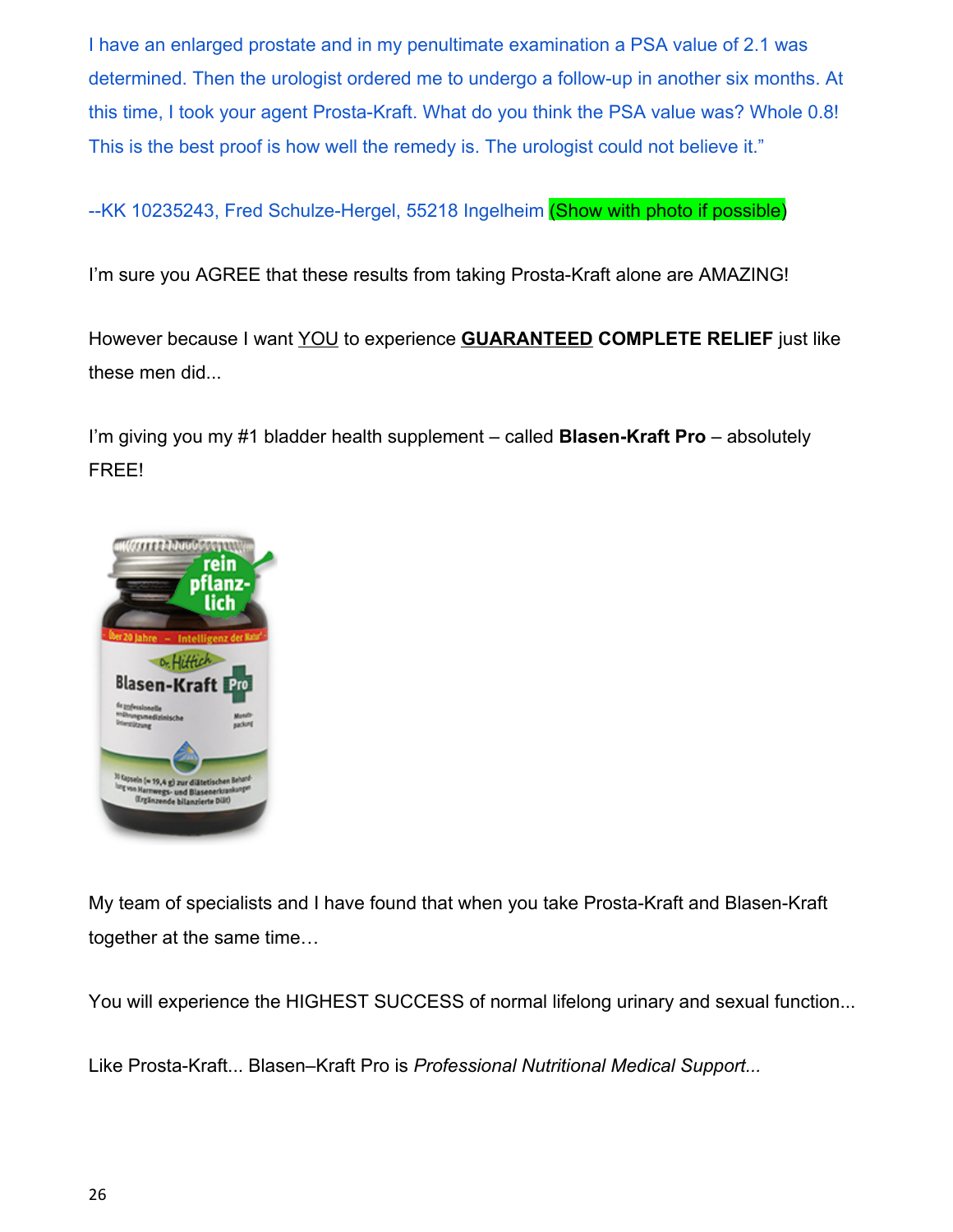It's a special formula specifically designed to treat urinary and bladder disorders...

Whether your urinary problems are caused by male hormone imbalances, an enlarged prostate, or both...

If you are suffering bladder problems you know how awful it is to live with the symptoms:

Dribbling urine and leakage even with the smallest physical activities, such as coughing, sneezing, laughing, and climbing stairs...

The constant urge to urinate...

And being forced to make sure a toilet is nearby which affects where you're willing to go...

Restless nights and embarrassments are inevitable when you have urinary and bladder disorders...

But not with Blasen–Kraft Pro!

Blasen-Kraft contains TWO POWERFUL Natural Wonders from *Mother Nature's Pharmacy:*

The 1st Natural Wonder is **pumpkin seed extract…**

The cores of the pumpkin ingredient Cucurbita pepo have been used since the 16th century to support healthy bladder function and normal urinary flow in men and women...

However unlike other pumpkin seed extracts on the market…

The extract used in Blasen–Kraft Pro includes only the **water-soluble** constituents of the pumpkin seeds and not the oil...

The oil of pumpkin seeds may be a benefit in the preparation of salad dressings, etc., but doesn't do any good in a dietary supplement...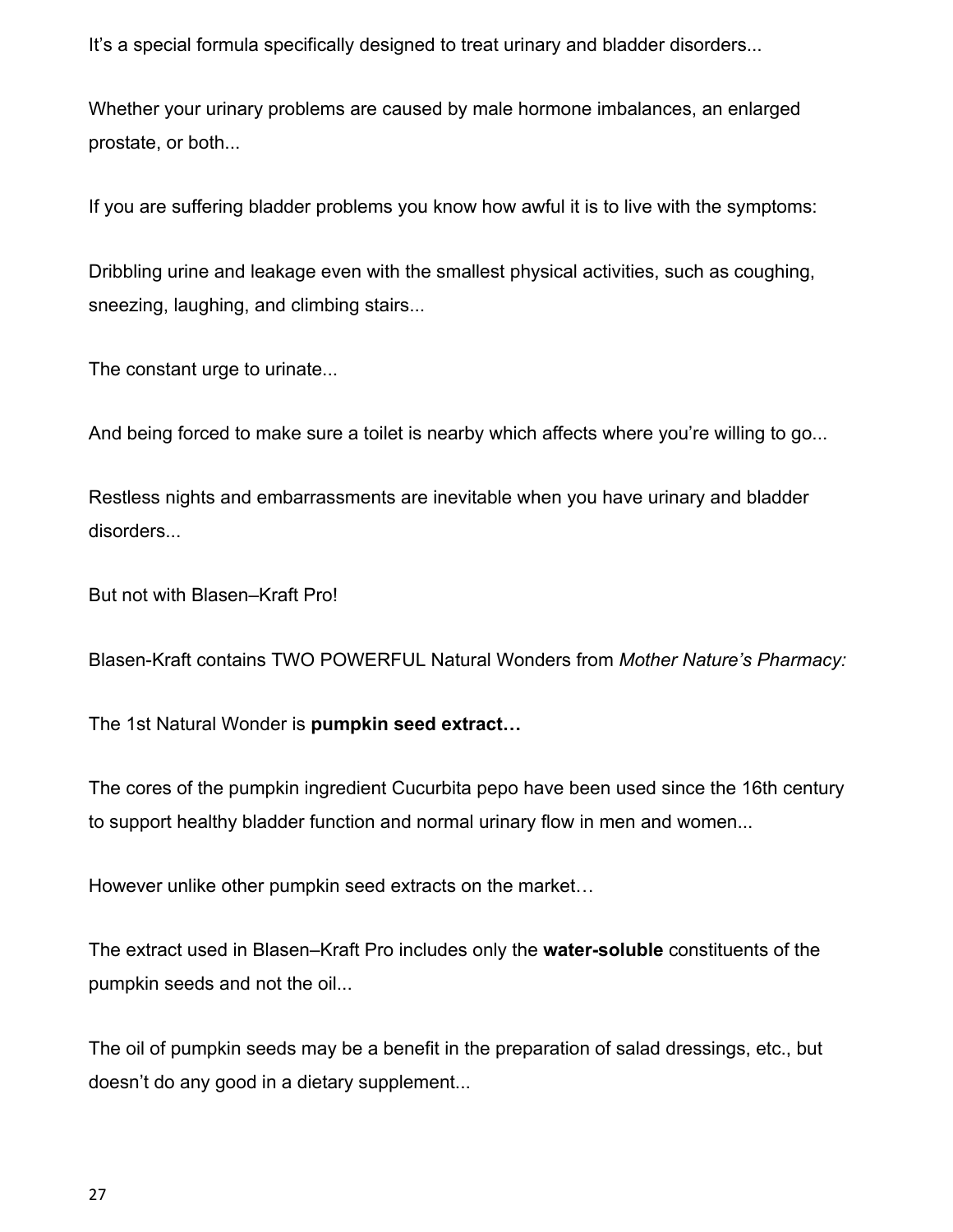Several mechanisms in water-soluble pumpkin seed extract resolve all kinds of bladder and urinary problems:

It relaxes the muscles of your bladder so the need for frequent urination decreases...

It also increases the activity of the enzymes aromatase and 5-Alpha Reductase to stop or reduce the conversion of testosterone to DHT…

And therefore reduce the effect of too much DHT causing increased growth of your prostate...

The 2nd Natural Wonder in Blasen–Kraft Pro is **soy germ extract containing isoflavones...**

These plant compounds (phytoestrogens) promote a healthy hormone balance for normal bladder function…

**Clinical studies have demonstrated the efficacy of water-soluble pumpkin seed extract in combination with soy germ extract...**

Promotes normal, healthy bladder function with reduced incontinence…

Significant decrease in nocturnal urination...

Deeper, and longer periods of sleep...

More satisfaction in life...

Taking Prosta-Kraft and Blasen-Kraft together sure helped Horst… his life is back to normal now:

"I've been taking Prosta-Kraft longer. It convinces completely. I have no problems at night and can easily do anything normal. But the *combination* Prosta-Kraft and Blassen-Kraft is unbeatable for me! No more problems at all!"

KK 13080410, Horst Schuster, 83026 Rosenheim (Show with photo if possible)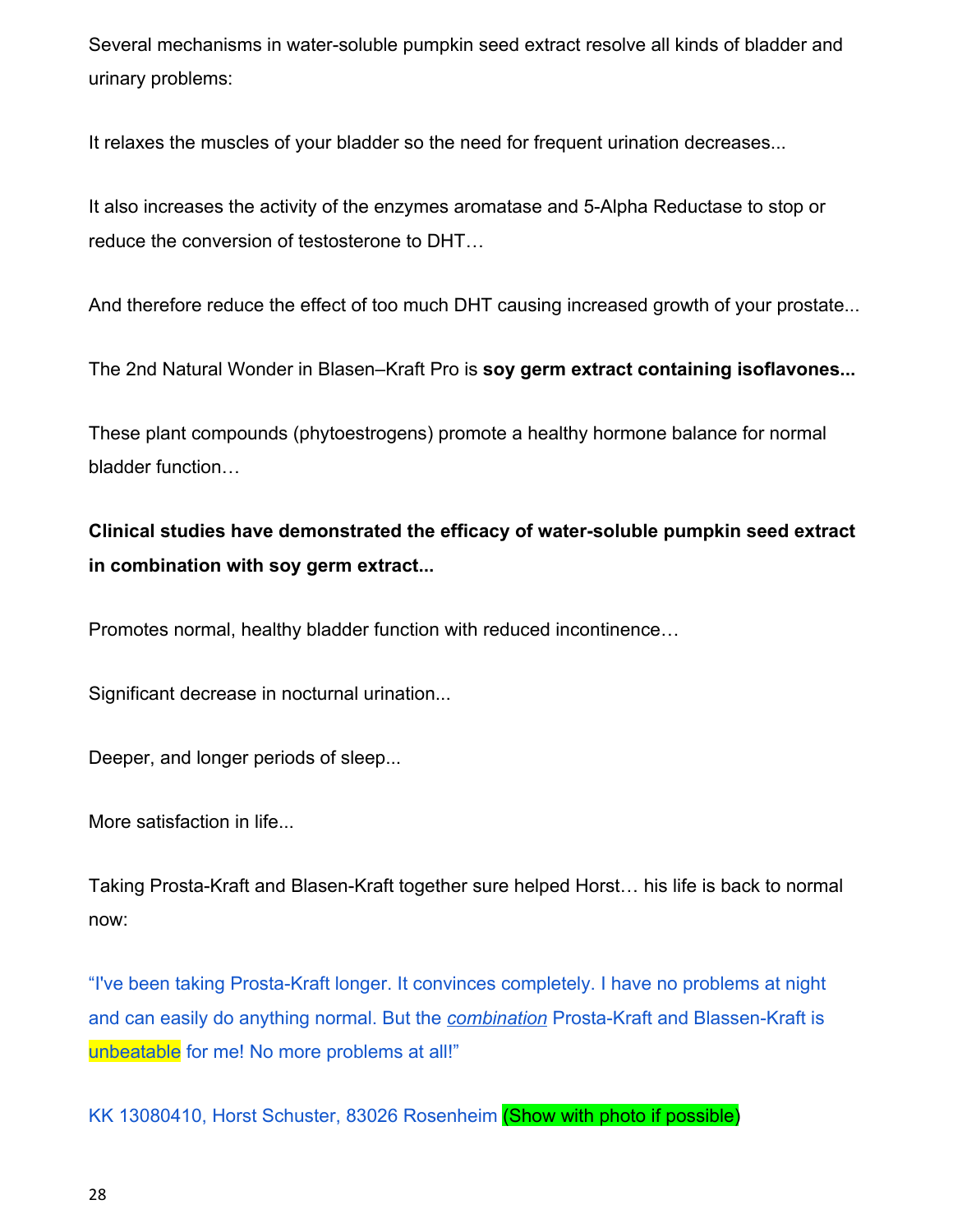Now, you may think that Professional Nutritional Medical Support Supplements like Prosta-Kraft and Blasen-Kraft would cost quite a lot...

And, in all honesty? They really should...

Especially when you consider that we literally go to the ends of the earth to get these incredibly potent, highly effective natural medicines for you…

But my wife and I believe that **AFFORDABLE** health support should be available for everyone...

And so we do not put our dietary medicines in retail stores…

Instead we bring them directly to YOU, our customer... so there is no middleman to increase costs...

And because your COMPLETE RECOVERY and access to good health is our mission in life...

I want to go A STEP BEYOND the affordable everyday offer we bring to you without a middleman...

Today I want to give you a **SPECIAL OFFER only found on this page:**

When you order just 1 jar of Prosta-Kraft, with 90 capsules, which is a full 3-month supply, I'll give you 3 (THREE!) FREE jars of Prosta-Kraft, with 90 capsules in each jar...

You pay for only 3 months but you get a full 12-month supply… and you get 9 months completely FREE!

But that's not all!

I'll give you in addition… A FREE jar of Blasen-Kraft... which is a **€39,70 BONUS value!**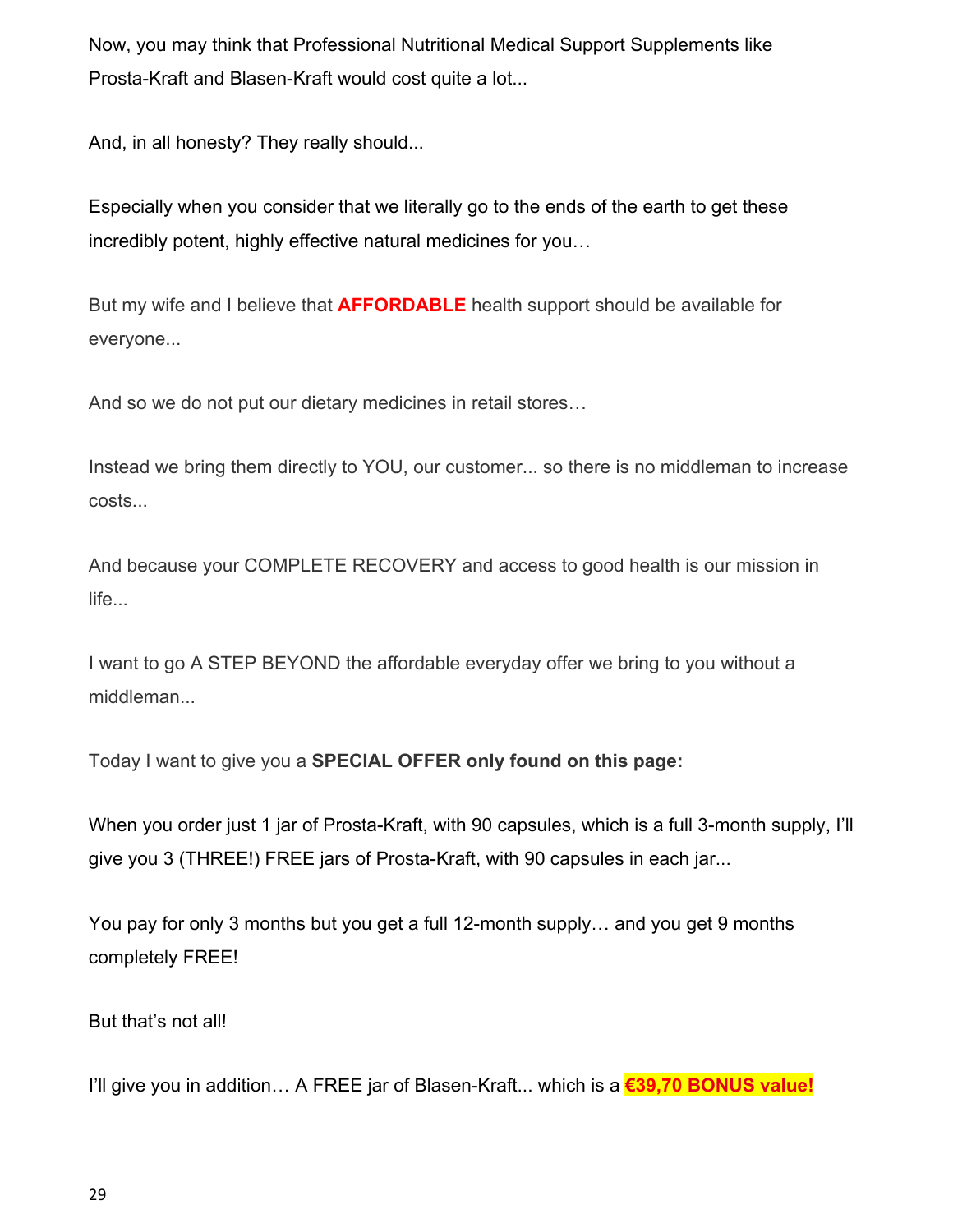And to make paying for Prosta-Kraft as easy and RISK-FREE as it gets:

You can decide to make **3 easy payments of only €39,70**…

Or pay all at once…

Either way, you get an **entire year's supply** of Prosta-Kraft for **ONLY €119,10!**

Now usually it costs **€39,70** for just one month alone!

But in this special offer you get **12 months for the price of 3!**

**Grab this exclusive opportunity for a deep discount of -75% -- or "4 months for the price of one" today!**

Plus a free month of Blasen-Kraft bladder support!!

And to increase the value, I'll also pay your shipping fee of  $E$ 5,90...

But that's not all…

To prove I'm a TRUE believer in REAL nutritional medicine for the people...

I **DOUBLE GUARANTEE** your complete satisfaction with my products…

Here's how it works:

When you ORDER TODAY, you won't be charged...

Only after I know you are **100% satisfied with the results** of using Prosta-Kraft will you be charged...

Therefore, your first payment of €39,70 is not due until after 30 days from your order date today...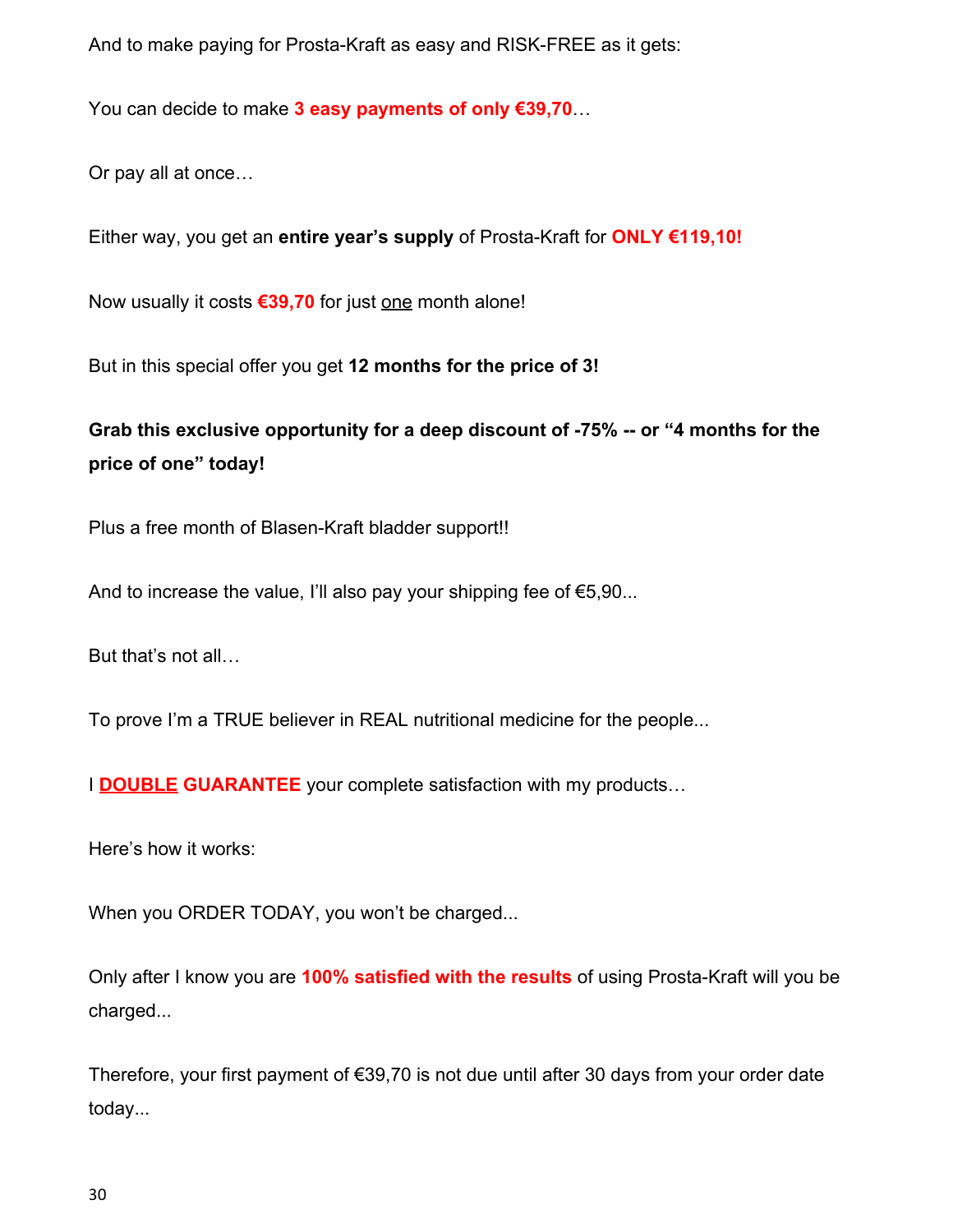Then, only when you are completely satisfied with the product do you make 3 more monthly payments of only €39,70 each...

If for any reason you are not satisfied, simply call and we will be happy to arrange *and pay* to pick-up and give you a full return of the remaining order...

However my **iron-clad guarantee** doesn't end there...

 I'm going to extend your *satisfaction guarantee for additional 12 months* from your date of purchase!



That means if, at any time during *the next entire year*, if you are not satisfied *for any reason...*

You can still return any unused bottles and receive a full refund for the amount paid...

For a true RISK-FREE experience…

Click on the (COLOR) button that says (TEXT FOR YOUR BUTTON) and lock in your deeply discounted price today!

And the end of your prostate problems forever, like Jorg when he tried

"Thank you for such effective health care! I should be operated on the prostate 15 years ago, but didn't have to because I ordered Prosta-Kraft. My urologist examined me 6 months later and just shook his head incredulously: "That does not exist, your prostate has become smaller, unbelievable for a patient who is 91!"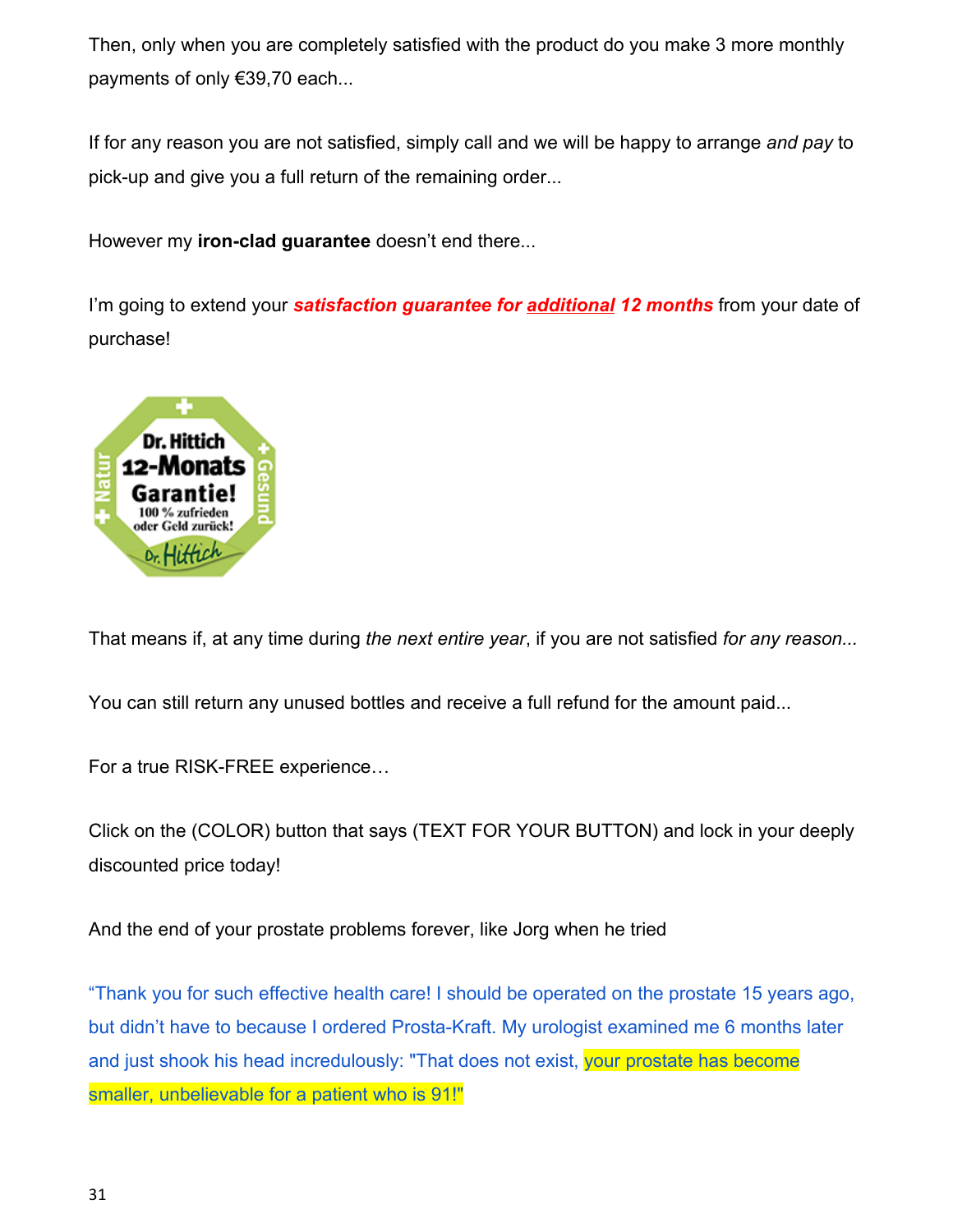Order now to lock in this special package with your free bottle of Prosta-Kraft while this presentation is still available online...

This offer is not available anywhere else but right here, right now...

You'll never know the COMPLETE RELIEF you could have by taking Prosta-Kraft and Blasen-Kraft unless you TRY IT TODAY...

And since it's **guaranteed risk-free for an entire year...**

You have nothing to lose and only a full return to normal prostate health to gain...

Nothing to lose except for all your problems with erectile and other sexual dysfunction...

Nothing to lose but the dribbling, leaking, night-time and day-time runs to the bathroom...

Because as you now know, once you have an enlarged prostate…

The symptoms only get worse with age...

Why not take your prostate health in your own hands...

And get Prosta-Kraft at this special price just for watching this presentation today...

Plus Blasen-Kraft as our free gift when you order RIGHT NOW...

So YOU can experience COMPLETE and TOTAL FREEDOM from enlarged prostate problems *for the rest of your life...*

GUARANTEED or your money back!